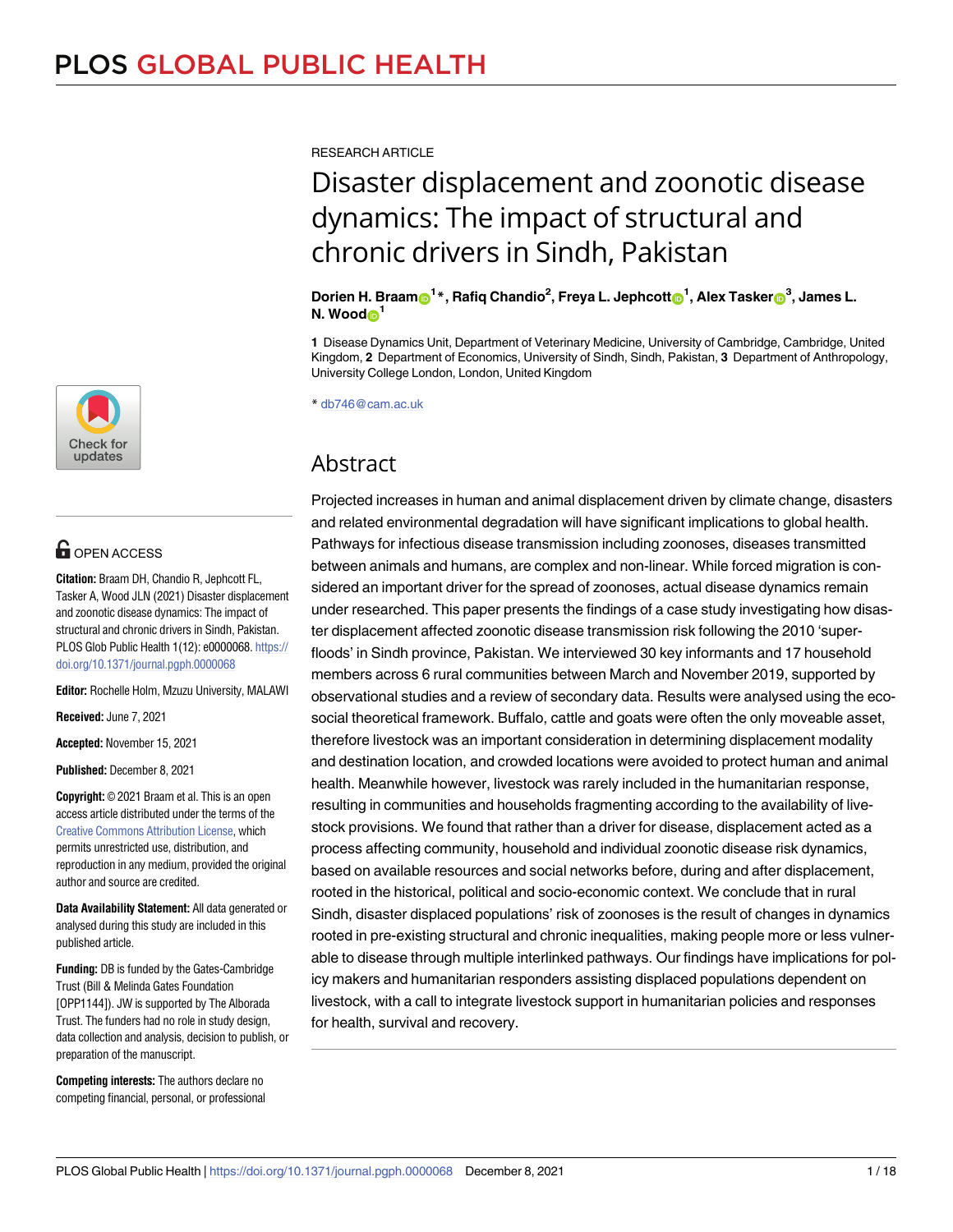<span id="page-1-0"></span>interests that could be construed to have influenced the work.

#### **1. Introduction**

The risk of zoonoses, diseases transmissible between animals and humans, depends on complex interactions between biological, environmental, socio-economic, political, technological factors [\[1](#page-15-0), [2](#page-15-0)]. These determinants of health are increasingly considered in epidemiological research beyond reductionist characterisations of health-disease processes. Human and animal movement, in particular unplanned and forced migration, is often named one of these determinants [\[3–8](#page-15-0)]. The breakdown of health services, malnutrition, movement into new ecological zones, and subsequent crowding, poor shelters and sanitation increase the risk of infectious disease transmission, with exhaustion, malnutrition, stress arising from displacement further increasing disease susceptibility in animal and human populations [[9–11](#page-15-0)]. Concern for zoonoses has resulted in the exclusion of ruminant livestock species in formal relief camps, affecting people's livelihoods, resilience and recovery [\[12\]](#page-15-0), with livestock support and veterinary public health rarely considered and funded within humanitarian responses. As most population displacement takes place in countries and communities where livestock plays an essential role in people's livelihoods and food security [[13](#page-15-0)], the lack of consideration of animals in displacement has severe short- and long-term consequences, exacerbating poverty and ill health [\[14\]](#page-15-0).

Epidemiological research in humanitarian emergencies has largely remained focused on health outcomes and disease data, ignoring structural and contextual drivers [[15](#page-15-0)]. Patterns of morbidity and mortality are linked to political and socio-economic inequities, which may be exacerbated or mitigated by formal and informal mechanisms and structures [\[16\]](#page-15-0). These mechanisms and structures, which often arise from (colonial) histories and patriarchal systems, compounded by macro-sociological institutional arrangements, and economic systems, are largely ignored [[17](#page-15-0), [18](#page-15-0)]. Occupying an undefined legal space, Internally Displaced Persons (IDPs) are particularly subjected to structural violence in the form of discrimination or exploitation, while facing systemic and structural obstacles to healthcare or other services [[19](#page-15-0)]. During displacement, people may be forced to live on marginal land or in substandard housing [\[20\]](#page-15-0), settings which exacerbate the spread of infectious diseases [[21](#page-15-0)].

Traditional epidemiological outbreak narratives associate vulnerability with the probability that individual becomes ill within a given period [[22](#page-16-0)], In this study we expand this definition to consider 'vulnerability' as a condition determined by physical, social, economic and environmental risk factors or processes, that increase the susceptibility of an individual or a community to be harmed by the impacts of zoonotic pathogens [[23](#page-16-0)]. Vulnerability to zoonotic disease depends not only on the presence of pathogens, but on a variety of community and individual level characteristics, including the availability and distribution of resources, social status, connections, and health needs, which are influenced by socioeconomic and demographic factors determined through colonization, development, health policies, or other structural inequalities [\[22,](#page-16-0) [24–26](#page-16-0)].

This paper builds on the recent theoretical critiques of the social determinants of health, using an ecosocial theoretical framework for a systematic integrated analysis to consider drivers behind differences in zoonotic disease risk during displacement, more specifically acknowledging the societal arrangements of power and resources [\[27\]](#page-16-0). Ecosocial theory, first developed by Krieger in 1994, provides a framework for the inclusion of social theory and determinants of health to highlight and address disease distribution based on a systems approach [[27](#page-16-0)–[30](#page-16-0)]. Using its concepts, we can analyse dynamic and interacting micro- and macro-level processes in individual and population health. Krieger (2001) argues that noncontextual description of social determinants hampers understanding of causes of disease. Rather than focusing on the negative health outcomes of displacement, such as overcrowding and unhygienic living conditions, these can be framed as biological expressions of pre-existing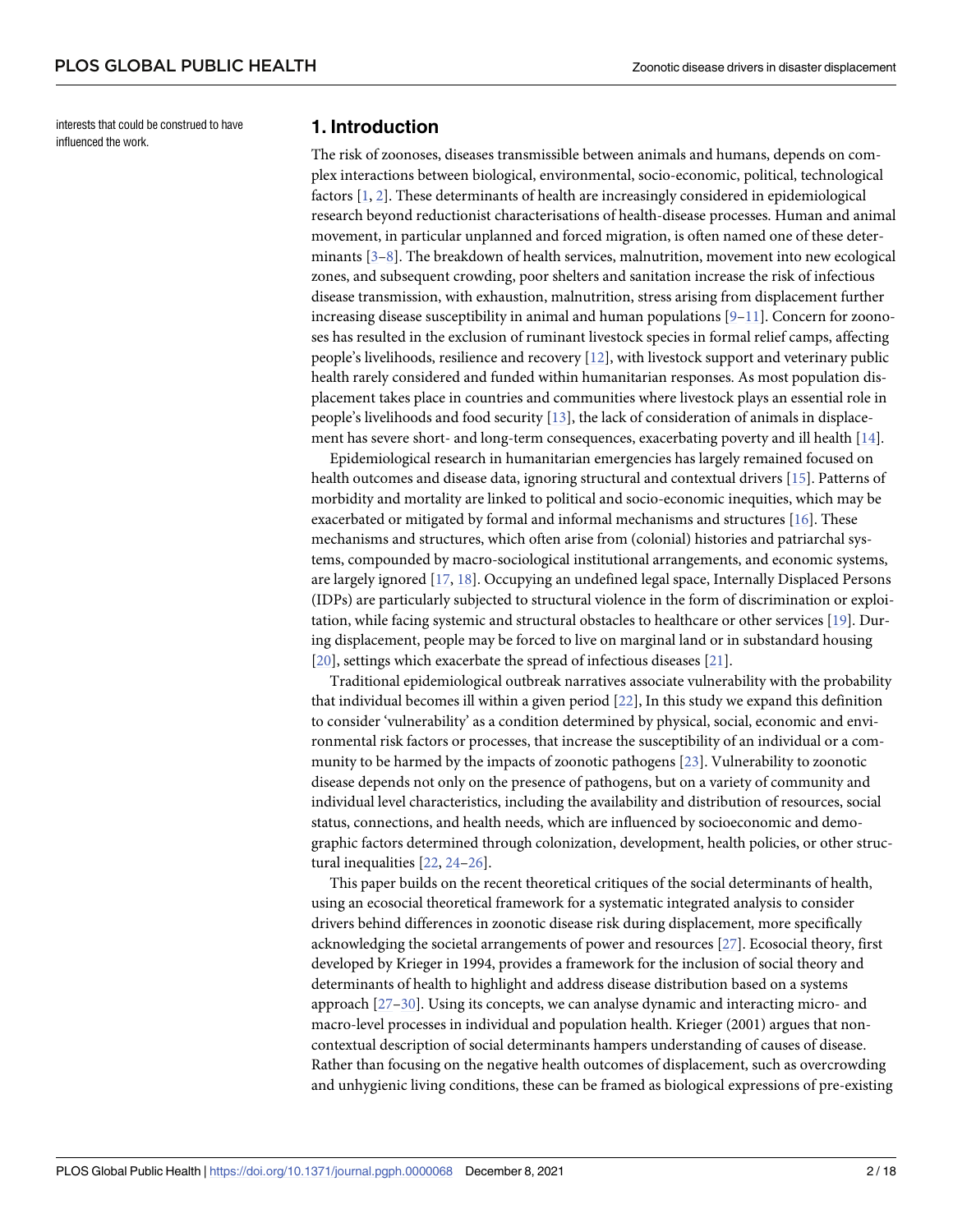<span id="page-2-0"></span>and structural inequalities, rooted in the historical, political and socio-economic context. We use this framework to explore a case study of the 2010 'superfloods' in Sindh province in Pakistan. Lacking comprehensive animal and human health data, we do not compare individual and population health differences, rather we use ecosocial concepts to discuss the influence of displacement to risks and pathways to zoonotic disease, with the aim to highlight areas for humanitarian and policy interventions. Through the ecosocial theoretical approach we consider interlinkages and factors which do not always allow for specific quantitative risk measurement, rather creating a 'web of causation' considering multilevel risk factors [\[29\]](#page-16-0).

# **2. Methods**

We employed a case study methodology as the most relevant approach to answer an open research question about a complex contemporary phenomenon within a real-life context [\[31\]](#page-16-0). The case study was explored using semi-structured key informant and household interviews with community observations, supported by a review of available secondary qualitative and quantitative data drawn from both open and subscription databases, including data obtained from key informants during interviews. All data was analysed using a thematical analysis methodology.

## **2.1 Study area and participants**

Sindh province covers three geographically distinct zones: the mountainous Kirthar Range in the west, the central alluvial Indus river plain, and the eastern Thar desert region extending into India, with an estimated total population of 48 million people, 51 percent of which is considered rural [\[32\]](#page-16-0). The province has a subtropical climate, consisting of hot summers and unpredictable rain patterns during monsoon season in July and August. The Indus river, after which the province is named, is central to Sindh culture and livelihoods, supplying an extensive network of irrigation for agriculture [\[33,](#page-16-0) [34\]](#page-16-0). The province is an important source of food supply to the rest of the country, with over 7.6 million acres of cultivated land for cash and food crops, with the highest cultivation density in the north and along the Indus [[32](#page-16-0)]. Sindh is a primary producer of fruits and vegetables suitable to its climate, including dates and tomatoes, and is the second largest producer of staple crops after the province of Punjab [[32](#page-16-0)]. Livestock contributes over 55 percent to Sindh's agriculture sector, with cattle, buffalo, goats and sheep the main animals kept [[32](#page-16-0)]. Rural livestock keepers derive up to 40 percent of their income from livestock, with the majority keeping less than four animals [\[35\]](#page-16-0). For our study, we focused on Thatta and Sujawal districts, based on their high disaster risk according to the Pakistan National Disaster Management Authority (NDMA), and high livestock dependency. Home to the Indus Delta, low-lying areas within these districts are regularly flooded, including during the nationwide 2010 superfloods, one of the most destructive disasters the country ever experienced in terms of damages and displacement.

We selected individuals for semi-structured key informant interviews using purposive and respondent driven sampling based on their technical, process and interpretive knowledge and expertise in public health, veterinary health and/or disaster displacement response, across government, United Nations (UN), non-profit and community-based organisations.

In addition, we conducted semi-structured household interviews and observational studies in selected communities across the districts, which had been displaced during the 2010 superfloods. Local staff members from the National Rural Support Programme (NRSP) selected six communities across the districts, which had been displaced during the 2010 superfloods. In each community, we interviewed at least two households, except in one community where a death during the research period prevented us from returning. The communities included in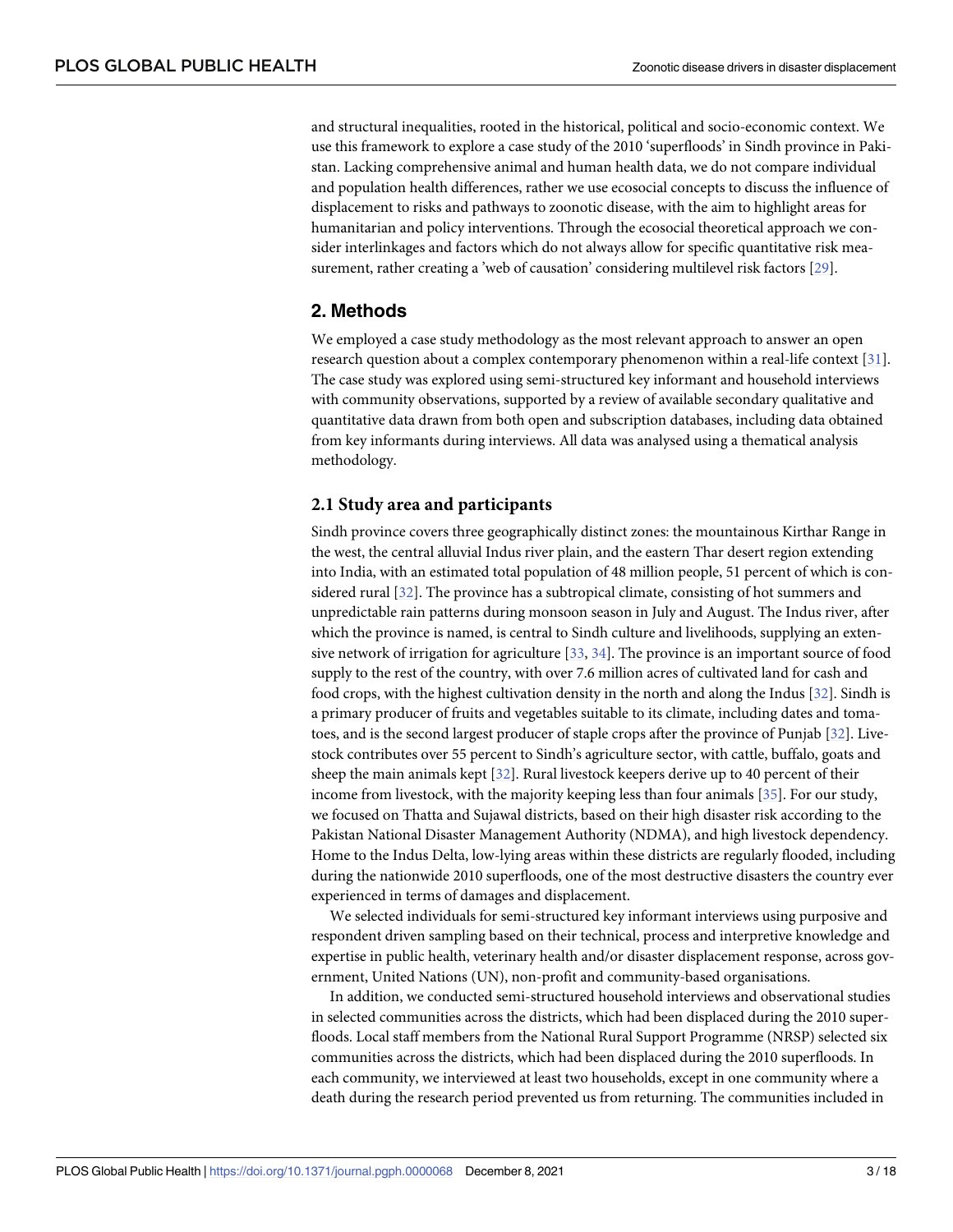<span id="page-3-0"></span>the study consisted of 40 to 250 households, clustered into patrilineal cultural groups. Households–defined by the Pakistan Bureau of Statistics as those sharing kitchen facilities—consisted of 5–12 members, usually parents and their children. Where grandparents live in the same house, these were counted as part of the household. Households  $(n = 12)$  were purposefully sampled based on socio-economic status reflected in livestock ownership (buffalo, cattle and/ or goats), and retainment before and after displacement, and semi-structured interviews were conducted with those adult household members responsible for animal husbandry and/ or livestock product processing, both male  $(n = 10)$  and female  $(n = 7)$ , with both male and female household members interviewed in 5 of the sampled households.

#### **2.2 Data collection**

The semi-structured questionnaires focused on demographic and socio-economic characteristics, experiences of displacement, human and animal health and health-seeking practices, and were adjusted based on the individual's role and experience in their field, in particular during the 2010 superfloods disaster. A key characteristic of semi-structured interviews is that these are flexible in the sense that participant respondents can refocus the interview based on the areas they feel most relevant. Questionnaires were developed based on secondary data review in collaboration with the Planning and Development Department Research and Training Wing in Sindh, and refined iteratively during the interviews. The questionnaires are available as 'interview guides' as S1 [File.](#page-14-0)

Key informant interviews were conducted in the federal capital Islamabad, provincial capital Karachi and district capitals Hyderabad, Thatta and Sujawal between March–November 2019, at days and times chosen by the respondents.

Household interviews were conducted in October–November 2020. The interviews followed semi-structured questionnaires with questions focusing on demographic and socio-economic characteristics, experiences of displacement, human and animal health and healthseeking practices, using a multisite design to improve external validity [\[36\]](#page-16-0).

To counter gender-based barriers to data collection, the lead researcher was supported by both a female and male translator. Data collection was conducted in respondents' indigenous language Sindhi. Interviews were recorded after approval from the respondent, and transcribed into English. Household interviews were conducted during daytime due to security and resource constraints. Due to the communal household settings in Sindh, most interviews were conducted with more than one individual present. Observations within and around the household and community were made and recorded through photos and field notes to support contextualization and triangulation of the responses. The validity and reliability of data was strengthened by regular cross-checking responses with participants [\[36\]](#page-16-0). Following the qualitative research principle of data saturation, we continued interviewing until no new data and concepts were introduced, using a flexible approach for applied inductive thematic analyses [\[37,](#page-16-0) [38\]](#page-16-0).

#### **2.3 Ethical considerations**

The study protocol was approved by the Human Biology Ethics Committee at the University of Cambridge (protocol number HBREC.2019.25) and in Sindh by the Planning and Development Department, Research and Training Wing of the Government of Sindh, which provided all required permits and approvals for conducting research. Information and informed consent letters were available in English and Sindhi. Participants were informed about the study during face-to-face recruitment, by telephone and/or e-mail, and informed about the voluntary bases of participation at the start of data collection. Copies of the study protocol and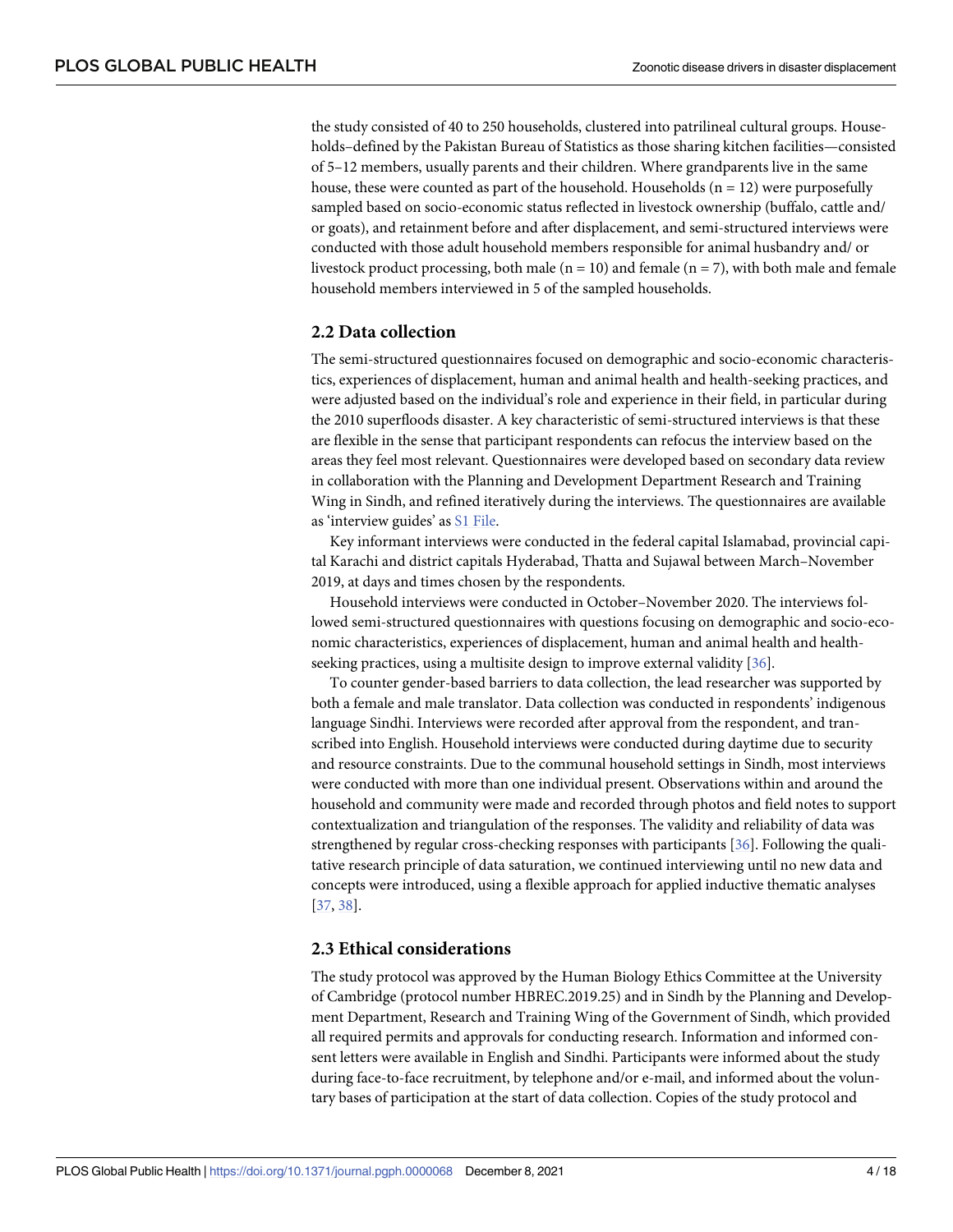<span id="page-4-0"></span>consent forms were available and shared with participants upon request. Key informants and household participants gave written consent, or verbal for illiterate respondents and where participants considered signing the consent form a potential risk to their anonymity. Verbal consent was recorded on a digital recorder before the start of the interview. for data collection and recording of interviews. Verbal consent was approved under HBREC.2019.25 as the study presented no more than minimal risk of harm to respondents. To preserve participants' anonymity the analysis and discussion do not include any personal identifiable information.

To minimize the risk of exploitation and damaging research practices among vulnerable and marginalized community participants, we avoided discussing traumatizing events around the displacement experience by using semi-structured rather than closed questionnaires allowing participants to refocus discussions. We focused on communities who received support from NRSP to minimise risks of extractive research. The power imbalance between researcher and participant was mitigated as much as possible by the selection of households and individual participants through local NRSP staff, who are members of the respondents' communities.

#### **2.4 Data analysis**

Interview and secondary data was coded manually in English, and themes constructed from the data using a thematical analysis approach [\[39\]](#page-16-0). Data from interview notes and transcripts was synthesized into matrices using the constructed themes (Community, Assets, Preparation, Loss, Displacement, Reconstruction, Health, Veterinary, Status, and Vulnerability), and triangulated with primary and secondary data, consisting of wider literature on the superfloods, livestock and public health and diseases in Sindh [[39](#page-16-0)]. Three second order themes were constructed and interpreted drawing on the ecosocial theory, which aims to improve understandings of epidemiological risk factors, using a multidisciplinary approach to analyse individualand community-level data in ecological and social contexts [\[30\]](#page-16-0). The theory considers biological and environmental factors, but importantly includes political and economic processes, and socio-economic inequalities, and how these express themselves in health outcomes, which is highly relevant in often structurally marginalized displaced populations. The second other themes form the structure of the results section, identifying the multilevel factors, dynamic processes and pathways affecting zoonotic disease risk in displacement contexts [\[30\]](#page-16-0).

#### **2.5 Limitations**

The qualitative case study methodology does not aim to provide generalizable research findings, acknowledging that people and phenomena depend on their context and circumstances, although some of its findings may be applicable to similar groups in comparable situations [\[40\]](#page-16-0).

Selection bias was introduced by selecting only communities which received humanitarian assistance by NRSP in the aftermath of the 2010 superfloods for ethical considerations, while recall bias may have occurred during recollection of disaster and displacement events. The presence of NRSP staff members and a representative from the Sindh Government may have introduced a level of reporting bias.

We present our study findings using the global themes assigned within the thematical analysis. The findings are presented in chronological order along a spatiotemporal scale, starting with a description of the scale of the disaster and loss, displacement experiences and the impact on communities, and return and recovery since the superfloods, and reflect on our findings in the Discussion section.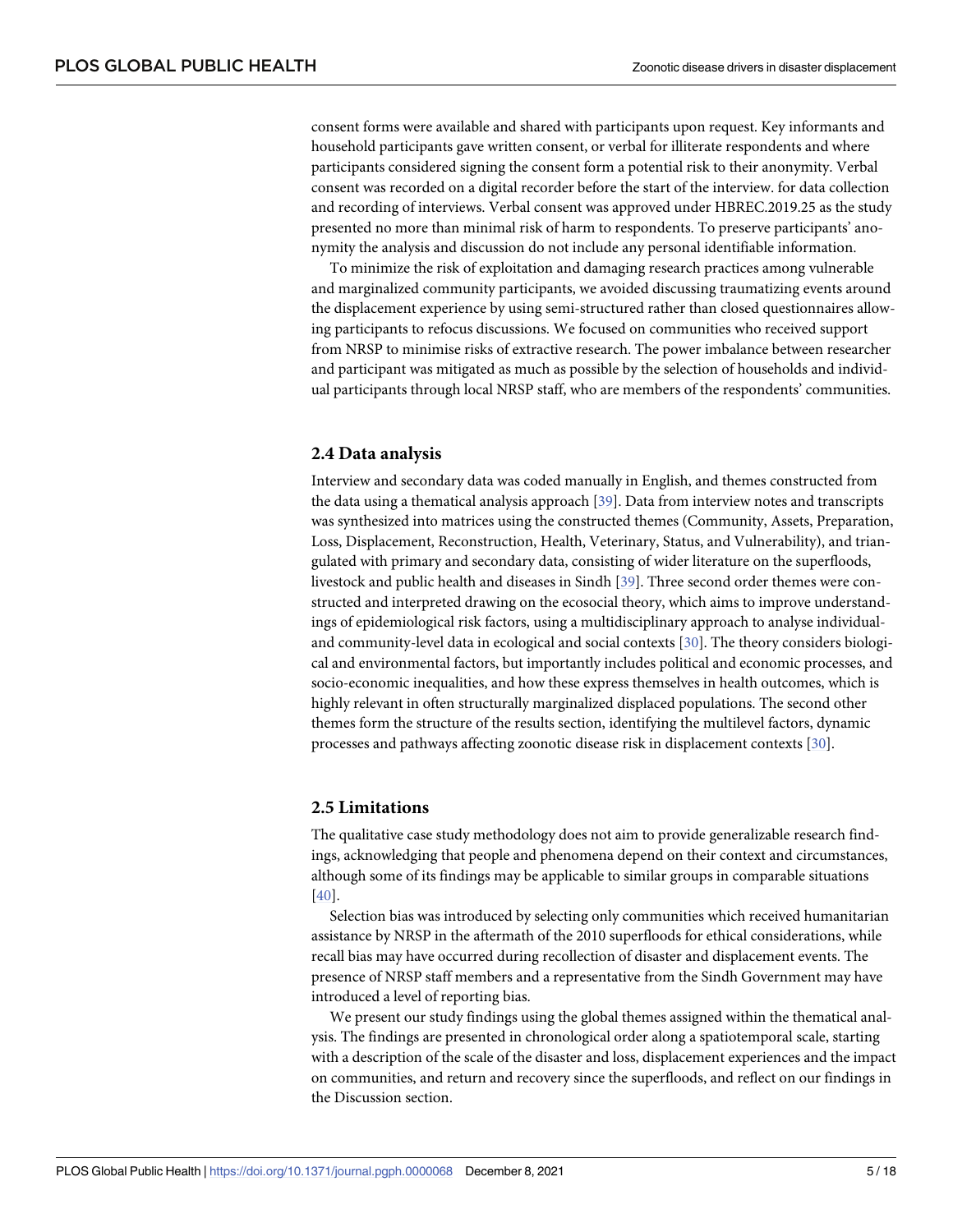## <span id="page-5-0"></span>**3. Results**

#### **3.1 The Small Doomsday**

Even though the disaster occurred almost ten years before our study, people remember it well: one participant recalls it as 'the Small Doomsday in our time' (male livestock owner and daily wage labourer, CAHH2), the most severe disaster they ever experienced. Unstable climatic conditions during the pre-monsoon phase, and heavy rainfall during the monsoon resulted in unprecedented floods in July and August 2010, affecting 20 million people across Pakistan [\[41\]](#page-16-0). Floods started in northern Pakistan in July, with the heaviest flooding moving southward towards Sindh in early August. In Sindh, 7.4 million acres of land were flooded and 800,000 houses damaged or destroyed. Infrastructure such as power stations, transmission towers, irrigation systems, barrages, bridges, and roads were lost, many of which have not been rebuilt [\[42,](#page-16-0) [43\]](#page-16-0), and 11.7 percent of all health facilities were damaged or destroyed [[41](#page-16-0), [44](#page-16-0)]. Over 30 percent of the 7.2 million flood affected people in the province was displaced [\[41\]](#page-16-0), with 1.3 million sheltering in formal relief camps and many more in informal settlements [\[45\]](#page-16-0) (Fig 1).

Due to its scale, the disaster was called the 'superfloods' in its aftermath, and still referred to as such. The floods affected both harvesting seasons, destroying the *kharif* monsoon crop and hampering planting for the *rabi* spring crops. The province suffered almost half of the total damage to agriculture in the country [\[41\]](#page-16-0). Local wheat storage and animal fodder were lost, fresh water supplies were affected, and the Kharif agriculture season aborted, while planting for the Rabi season was delayed due to remaining water, sand and silt deposits [\[44\]](#page-16-0).

*"On the 5th Ramzan the flood hit*. *The noise of the water sounded like an earthquake*. *There was only one Suzuki [pick up truck] in the village to move the women*, *it was suffocating*. *The men had to walk with the animals*. *There was panic and the bridge was so crowded we were afraid it would break*. *Some people were dropped off in Thatta or Makli*, *but those areas were* too crowded. It was too far to walk for some animals and these were left behind on the road. My brother in law drove in a Suzuki to tell the men herding the animals where the water was. *When he slept*, *the water came at night and he almost drowned in the car*.*"*

*(female livestock and shop owner*, *CFHH2)*



Fig 1. Location of fieldwork in Sindh in Pakistan and major displacement routes during the 2010 superfloods.

<https://doi.org/10.1371/journal.pgph.0000068.g001>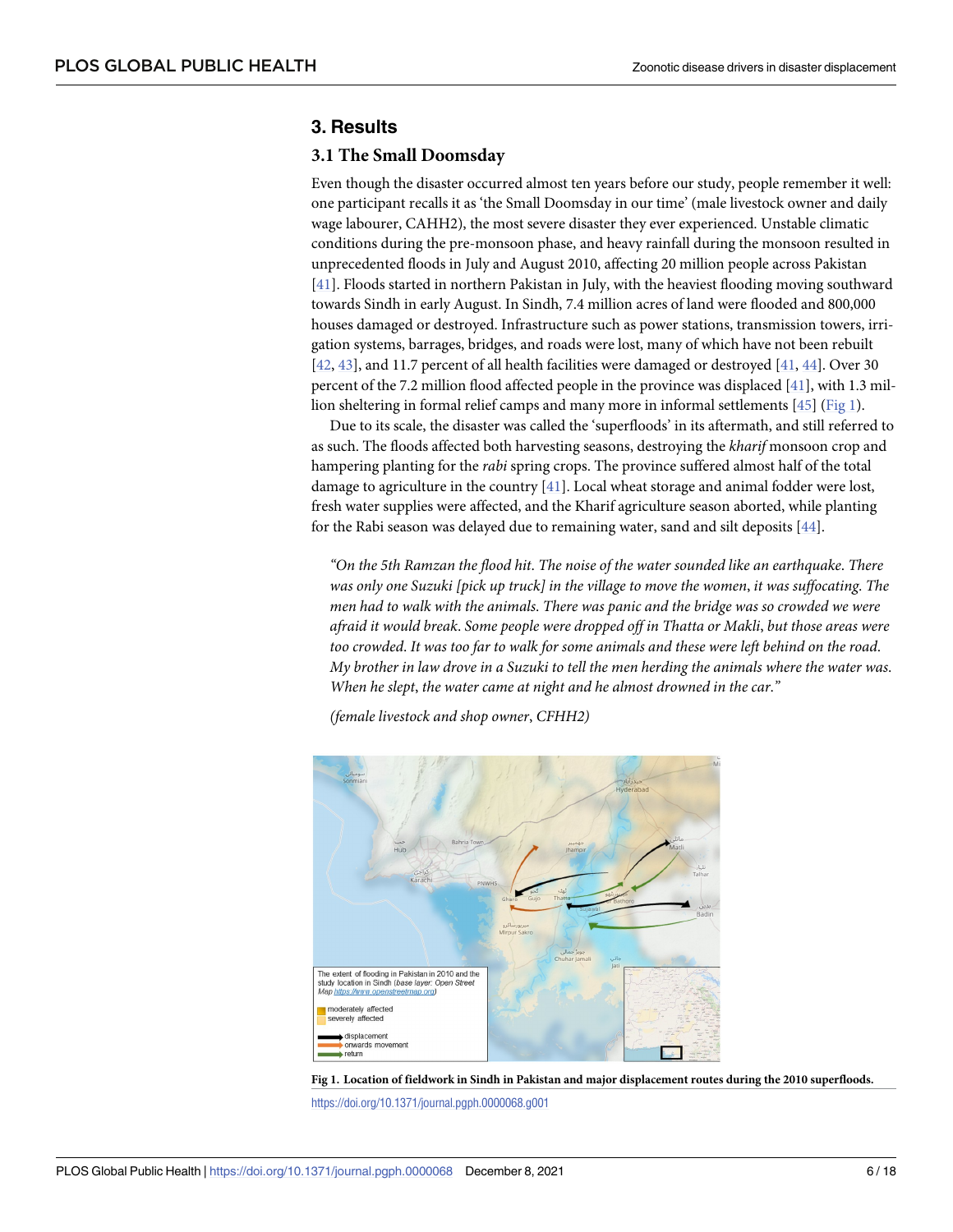<span id="page-6-0"></span>While all communities were warned about the upcoming floods, either through media, authorities, politicians, police or relatives upstream, only one community collectively relocated before the water reached their village. Unwilling to abandon their livelihoods and important source of nutrition, many people were reported to refuse to relocate without their livestock [\[46\]](#page-16-0). Most participants did not physically move until they saw the water streaming into the community 'with their own eyes'. Houses were rapidly flooded, sometimes inundated as high as six feet, and people scrambled to get away in time.

"we saw the water coming and had a few days to prepare  $(\ldots)$  all houses were flooded up to *two-thirds of the doorway (*. . .*) wood and straw structures were destroyed"*

*(female livestock keeper and community leader CAHH1)*

In Sindh, over 1.2 million livestock and 6 million poultry were killed [[46](#page-16-0)]. Among our participants, some households lost half of their livestock herd due to drowning. One community lost around 30–40 livestock, another initially had to leave their animals behind to save themselves, returning the next day to see which livestock could still be saved.

*"The loss of animals was more impactful than the loss of our house"*

*(female caretaker of livestock in partnership*, *CEHH2)*.

#### **3.2 Livestock over community**

In rural Sindh, livestock were described as 'the centre of the household' and the most valuable asset, often considered 'family members', and often central to the displacement experience. In the chaos of the superfloods, roads were crowded and flood water hampered movement, forcing some people and livestock to walk for four days to safe locations. Animals were lost or killed through road accidents, exhaustion, electrocution, lack of feed and water, while once in the destination location, animals were at further risk of starvation and disease [[46](#page-16-0)]. Those animals that survived the disaster and subsequent displacement, were at increased risk of disease due to exhaustion, starvation, and the mixing with other displaced or host population's herds. Weak and young animals were most susceptible to diseases, and many were sold cheaply to be able to buy food, shelter materials and fodder.

*"after the floods*, *households in need of money would sell their animal in one of the government allocated livestock markets*, *usually a small ruminant or heifer"*

*(key informant*, *provincial government)*

In some communities local political and/ or army leaders provided buses to move people and sometimes trucks for the animals, however these did not have enough capacity for the entire population. Some households managed to rent cars or tractors for female household members, while male household members walked along with their animals, participants describe how 'people already weak from fasting had to move' (male livestock and shop owner, CIHH2).

*"We left the village before the water came; politicians provided vehicles [to evacuate] the people*, *while animals walked"*

*(male livestock owner and daily wage labourer*, *CGHH1)*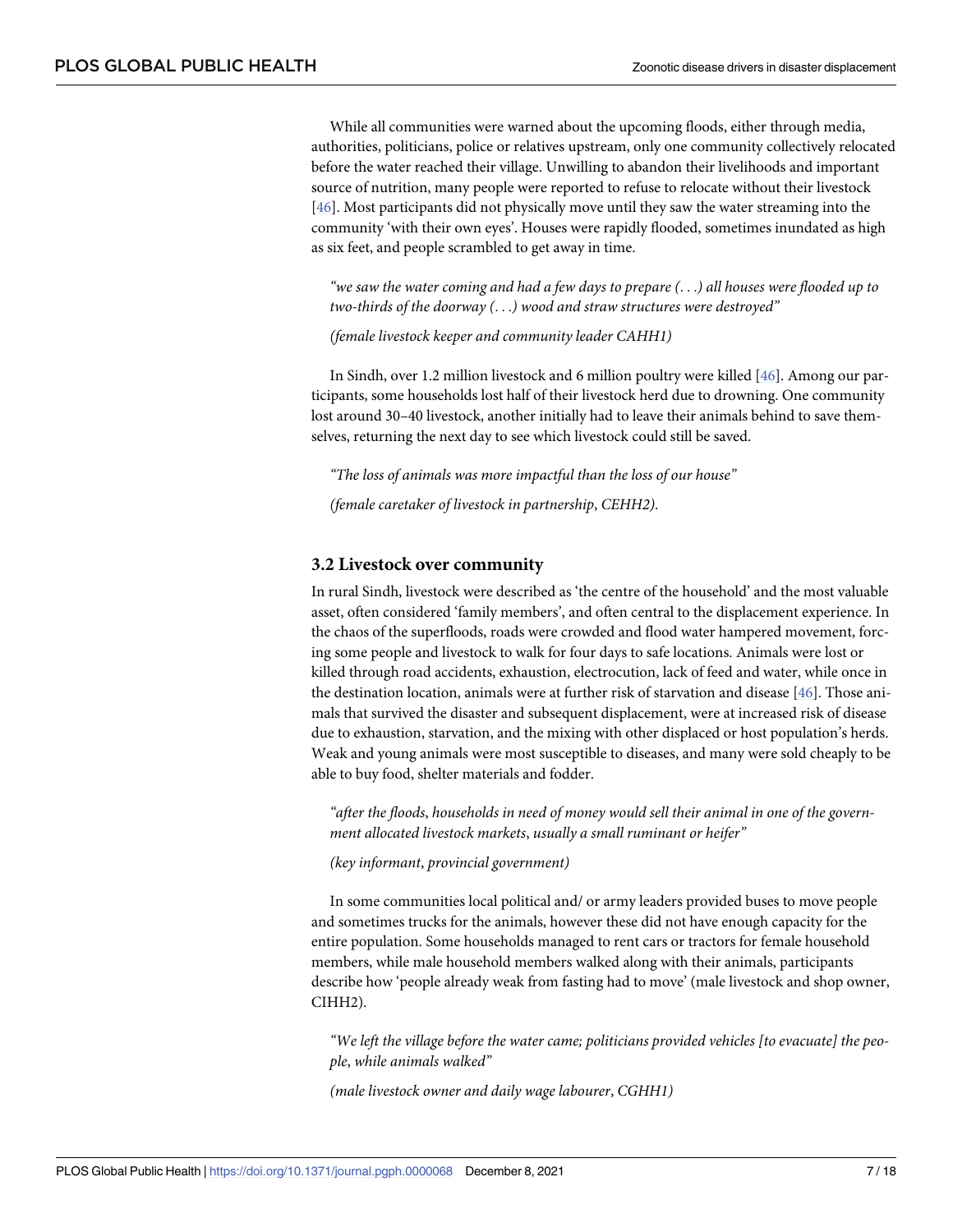Respondents suggested that displacement often occurred in stages, as some initial destination areas were subsequently flooded or considered unsuitable living environments, eventually displacing some of our participants up to 50 kilometres from their homes. Communities supported by the army were housed in formal relief camps, without space provided for their animals, causing households to split up as male family members stayed with the animals. Women remained in formal relief camps with young children, as the traditional caretakers in a household, with one female participant commenting: 'first the children get sick, then us' (female livestock owner, CHHH1).

"we were relocated by buses from the government  $(...)$  we could choose to go to Makli, but we *went to Gora to stay close to our animals (which was brought by the) men and boys by foot (*. . .*)*.*"*

*(female livestock keeper and community leader*, *CAHH1)*

In other locations where it took time for formal assistance to arrive, livestock keepers moved on to find a suitable location with fodder and water for their animals, while the poorest households without livestock stayed put, dividing communities. A participant from one of the poorest households reflected: 'in times of disaster it is every man for himself' (female caretaker of livestock in partnership, CAHH3). Throughout the country, a third of displaced moved at least twice [\[42\]](#page-16-0).

*"people prioritize their animals*, *[for instance] during the 2010 superfloods people insisted that their animals were rescued first (and displacement) destinations are often chosen based on their suitability for animals*.*"*

*(NRSP)*

During displacement, animals suffered from suffocation due to what was described as a 'swelling of the throat and nose', fever, and bloat. In the dry, hilly areas, displaced people found that Foot and Mouth Disease (FMD) was (and remains) endemic. Participants used traditional treatment methods before calling a veterinarian in late stages of disease, which spread easily with animals herded closely together during displacement. Some participants moved with their animals away from crowded settlements, partly because of increased disease risk from 'other communities'. This distrust of others was reflected by one participant who mentioned that 'outsiders bring bad hygiene into the village'.

"In 2010 we [first] moved to the dams next to the river  $(\ldots)$  the Shirazi leadership moved all people to Gharo  $(\ldots)$  where there was FMD and we did not want to live too close to other peo*ple because of these diseases [so the community split up]"*

*(male livestock owner and daily wage labourer*, *CAHH2)*

"In Makli, lots of animals were kept in one place so diseases spread [we] lost 4 buffalo, 5 cattle *and many goats*, *[the boys] moved to another hilly area with the animals"*

*(male livestock keeper and school teacher*, *CEHH1)*

While none of the participants directly acknowledged the possibility of disease transmission from livestock, we found that many were indeed aware of zoonotic disease risk, as the increase in respiratory and gastrointestinal infections during displacement was at least partially attributed by respondents to a lack of hygiene living close to their livestock. Although most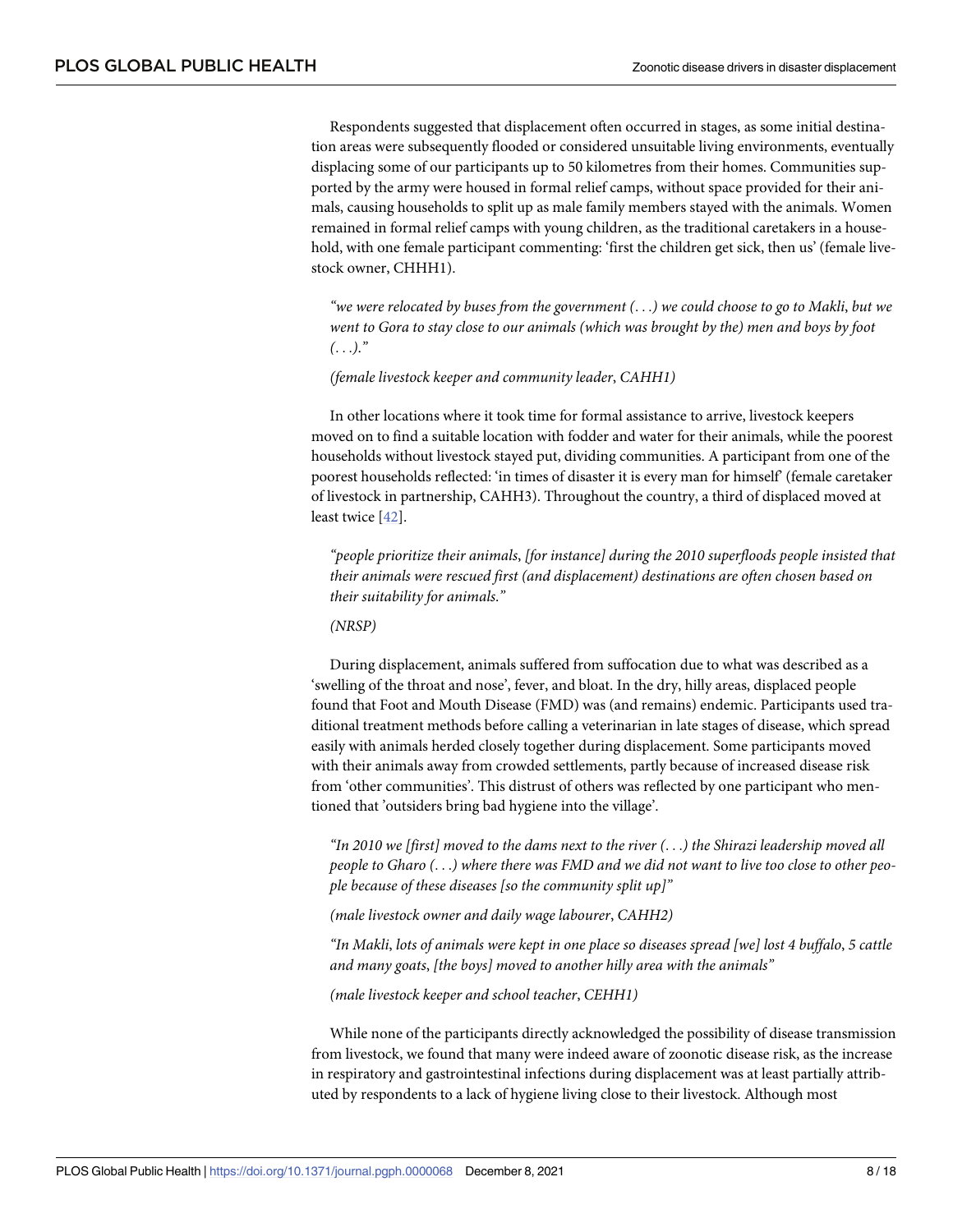<span id="page-8-0"></span>households would usually not sell sick animals or use their produce, many were forced to during displacement. While milk was not always boiled, respondents mentioned this is as much a result of a lack of time, fuel, and alternative foods, as a lack of awareness [\[47\]](#page-17-0), with several respondents referring to relevant cultural and disease control practices: 'milk is boiled for preservation [and] to kill the germs' (female livestock and shop owner, CFHH2). Hands are traditionally washed with water or sand if the former is not available, before and after handling animals.

Participants reported that the burden of infectious diseases increased during disaster displacement, including fever, respiratory and gastrointestinal disease, which in the literature is primarily attributed to a lack of safe drinking water and sanitation facilities [[48](#page-17-0)], while scorpion and snakebites caused fatalities. While the humanitarian health cluster was providing assistance in the region through UN agencies, international and national NGOs, and vaccinations were provided in formal camps, none of our participants mentioned receiving free healthcare. Instead people visited and paid for overburdened private health facilities near their respective destination areas. During and after the superfloods, FAO provided limited livestock vaccinations and feed, however this was not coordinated by national disaster management authorities. Even current seasonal FMD vaccination campaigns only reach about 10 percent of formally registered cattle, according to a local veterinarian. None of our participants reported receiving any livestock support and gaps in veterinary disease surveillance resulted in inconsistent zoonotic disease prevalence data collection (DoL).

*"during the 2010 superfloods*, *many people were displaced to Hyderabad and Karachi*, *others moved to the roadside (*. . .*) organisations provided livestock vaccinations*, *medication*, *the government provided shelter*, *food was provided but no livestock feed*.*"*

*(provincial government official)*

*"in 2010 assistance was provided in camps and along roads and river banks*, *but because veterinary clinics were flooded and staff evacuated*, *the response was slow; while medication and vaccines were supplied to camps*, *diseases got worse"*

#### *(Department of Livestock Thatta)*

Humanitarian assistance hardly ever reached those herding the livestock in remote areas, while those participants who moved east rather than west, away from the Indus and further from Karachi, were subsequently cut off from formal relief efforts by flooded roads, and became dependent on host populations. As many communities and households split up, rather than remaining a mutually supportive collective, displaced households became dependent on new community structures as outsiders [[22](#page-16-0)]. This division of households had great psychosocial effects, with one of our female participants describing the experience as 'mental torture' (female livestock and shop owner, CIHH1). Another female participant mentioned feeling 'like an orphan', away from her husband (female caretaker of livestock in partnership, CAHH3). Others felt uncomfortable between unknown households from different tribes and returned to dams or bridges closer to home, sometimes even returning while their village was still flooded.

#### **3.3 Relief and recovery**

Respondents mentioned returning to their villages after 2 to 4 months, borrowing or renting vehicles for transport, sometimes paid for by selling more livestock. Some villages were still flooded 4 months following the disaster, and only those houses built on higher ground could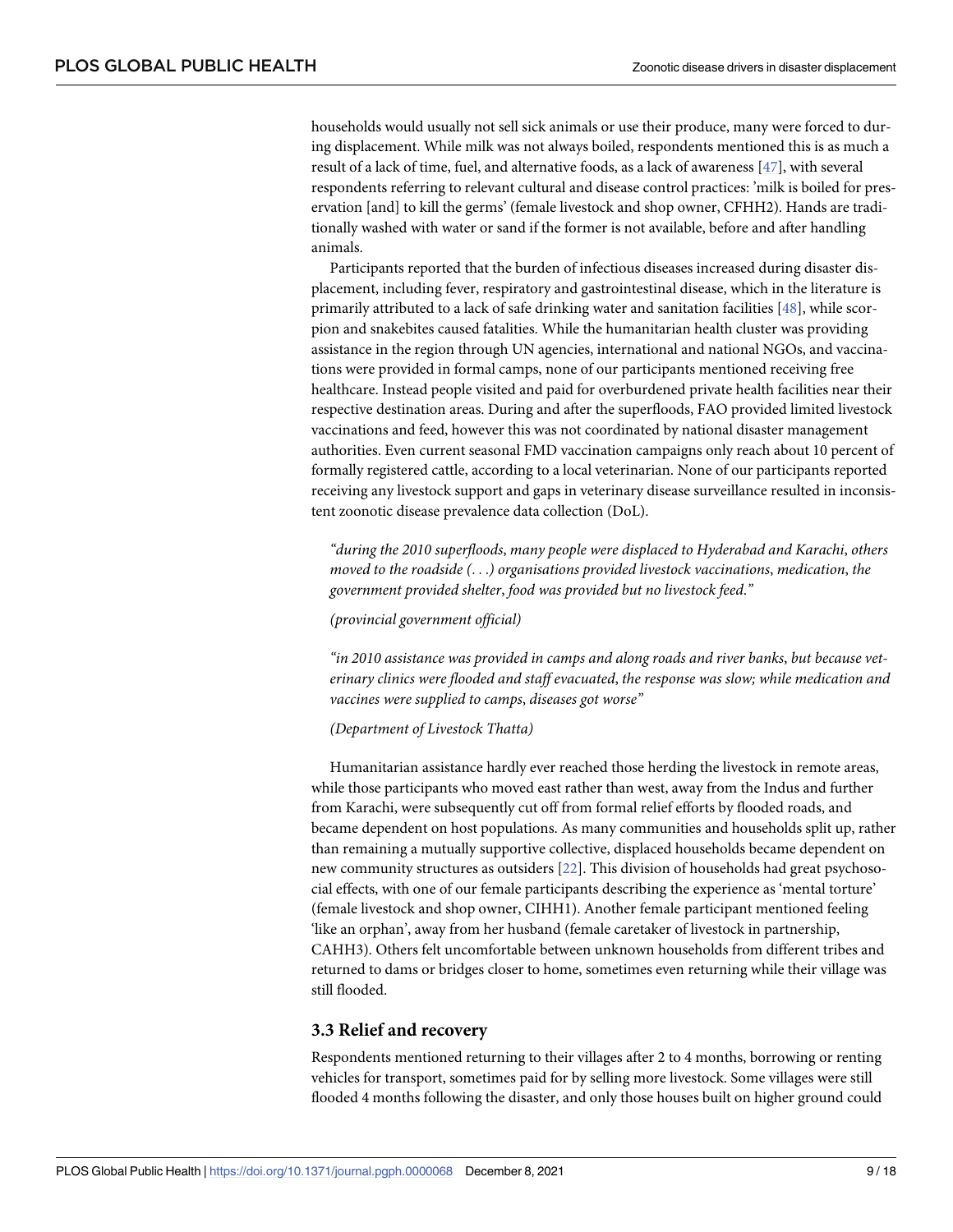<span id="page-9-0"></span>be used. Faced with destroyed houses and agriculture, people remained dependent on external assistance. Humanitarian and government agencies provided shelter material, tents, handpumps and food, prioritizing the poorest households. A restocking initiative resulted in poor households selling the provided goats, as they were in need of cash and unable to feed the animals. Some participants found their houses looted, and stolen IDs meant they were not eligible for electronic cash assistance cards [\[41\]](#page-16-0). While receiving humanitarian assistance within the relief camps, on return to their home village women were less likely than men to have an identity card, hampering access to assistance in the aftermath of the superfloods [\[45\]](#page-16-0).

The National Disaster Management Authority (NDMA), which had only been recently established at the time, formally coordinated the initial humanitarian response, supported by the army, Provincial Disaster Management Authorities (PDMA) and District Disaster Management Authorities (DDMA), the latter headed by the District Commissioner, a government appointee [[49](#page-17-0)]. As local governance structures were still in transition following the 18th amendment to the Constitution, whereby power was devolved to the provinces, including the responsibility for health and livestock, the PDMA and DDMA had limited response capacity and structures [[46](#page-16-0), [50\]](#page-17-0). Due to the scale of the disaster, national and international aid agencies and charities supported the provision of emergency assistance, coordinated through the humanitarian cluster approach, handing over delivery of services to 'early recovery working groups' by April 2011 [\[41,](#page-16-0) [48\]](#page-17-0). As the disaster took place during Ramzan, the ninth month of the Islamic calendar observed as a month of fasting, prayer, reflection and community, private philanthropical contributions were significant. However due to the lack of disaster response infrastructure and capacity, the response in Sindh remained relatively slow compared to the rest of the country [\[41\]](#page-16-0).

*"Most assistance was provided close to Karachi*, *which was easier to reach for people with private gifts"*

#### *(NRSP Sujawal)*

Having survived both disaster and displacement, in most communities the health of humans and animals was primarily affected following their return. Nationwide, around 77 percent of people reported illness within their household in the six months following the floods [\[42\]](#page-16-0). Data from the health cluster showed that within the first year over 37 million medical consultations were reported in flood affected districts, the most common being acute respiratory infection (23%), skin diseases (11%), acute diarrhoea (9%) and suspected malaria (6%) [\[41\]](#page-16-0), a common disease which is usually prevented by the use of mosquito nets, which were not available during displacement. Respiratory and gastrointestinal infections in many cases worsened after returning to polluted water sources in home villages, and by October 2010 laboratory testing confirmed the outbreak of cholera [\[51\]](#page-17-0). Water from handpump wells was contaminated, causing disease and the death of four children in one village.

*"I suffered from Hepatitis C after the floods*, *it was common and some people died because of it*. *After the floods*, *the handpump water was tested by NGOs [and identified] as a cause for diseases"*

*(male livestock keeper and school teacher*, *CEHH1)*

At the time of research, sanitation and water supply in the villages remain limited. The poorest households do not have latrines, whereas the less poor families in larger villages have only recently started constructing their own. Water sources vary from handpumps, usually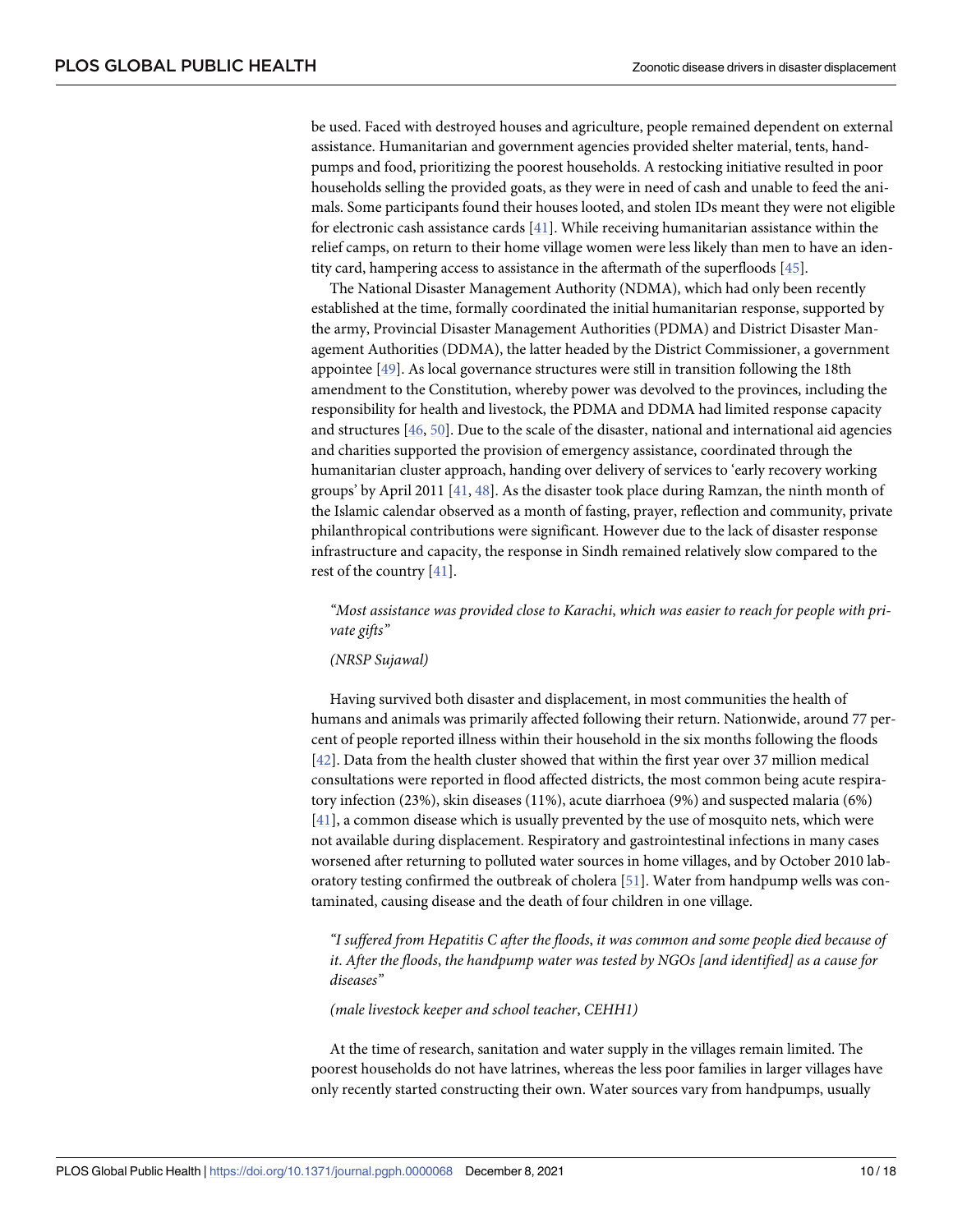<span id="page-10-0"></span>shared among households, to irrigation canals and surface water, in which we often noticed bathing buffaloes. While the superfloods polluted the few water sources within communities, the provision and quality of water has always been, and remains, poor. Across rural Sindh the rural population lacks access to water supplies, while most of the rest not suitable for consumption [[52](#page-17-0)]. Almost every village visited had an ongoing drainage problem in agricultural fields since the floods, for which they blame the lack of governmental response.

#### *"there is enough water in the Indus*, *but the water management system is bad"*

#### *(male livestock kowner and migrant worker*, *CHHH1)*

Those households with savings left after the disaster and displacement, pooled funding to rebuild brick houses. As we visited the communities nine years after the superfloods, we noticed that most participants still live in small 1–2 room *kutcha* houses built out of wood and mud, while less poor households constructed brick homes. The largest house we visited– owned by the community leader—consisted of four rooms around a central covered space used for storage and parking. One household spent three years reconstructing their brick home using a bank loan, which was repaid by selling buffaloes. Some households managed to replace *kutcha* houses with brick, while a few individuals managed to increase their livestock herd. The households interviewed now owned up to 24 livestock, usually a combination of buffalo, cattle and goats. The poorest households used a 'partnership' system, whereby livestock is not owned by the caretaker themselves, but on loan from a relative or wealthier acquaintance. All produce is kept and used by the caretaker, while profit on sales is returned to the owner.

*"Before the 2010 floods we had 30 buffalo and cattle (*. . .*) some died*, *some were affected by disease and were sold*, *at returning to the village we had 20 animals left"*

*(male livestock owner and daily wage labourer*, *CAHH2)*

The main livelihood of the communities remains subsistence agriculture and livestock keeping, with animals central to people's lives and livelihood, for both economic and cultural reasons [[53](#page-17-0)]. Cattle and buffalo are kept for milk, and surplus is sold on the market, while goats are kept for their meat or sold for cash, to buy agricultural input, food, or pay for services such as veterinary and healthcare. Both men and women milk the animals, depending on household traditions, and some poorer households milk other people's cattle. Some households own a few acres of agricultural land and/ or work as daily labourers for other smallholders or a landlord out of necessity [\[33\]](#page-16-0).

*"(*. . .*) the tenancy act is not implemented*, *there remain issues with land boundaries*, *water management and cost sharing*. *In Sujawal farmers share at 25/75 basis (*. . .*) 1–2 acres of land is not enough to live from*, *therefore people also have to conduct daily wage labour."*

#### *(FAO)*

Participants mentioned it took between 3 to 6 years for agriculture production to return to pre-flood levels and villages to be reconstructed, with support from national and international governmental agencies and civil society organisations. Girls' access to education improved after the influx of aid, with larger communities now providing education to young children (up to 10–12 years), although there are concerns about the quality. While most villages are now connected to the electricity grid, power is only provided between 2–8 hours a day. For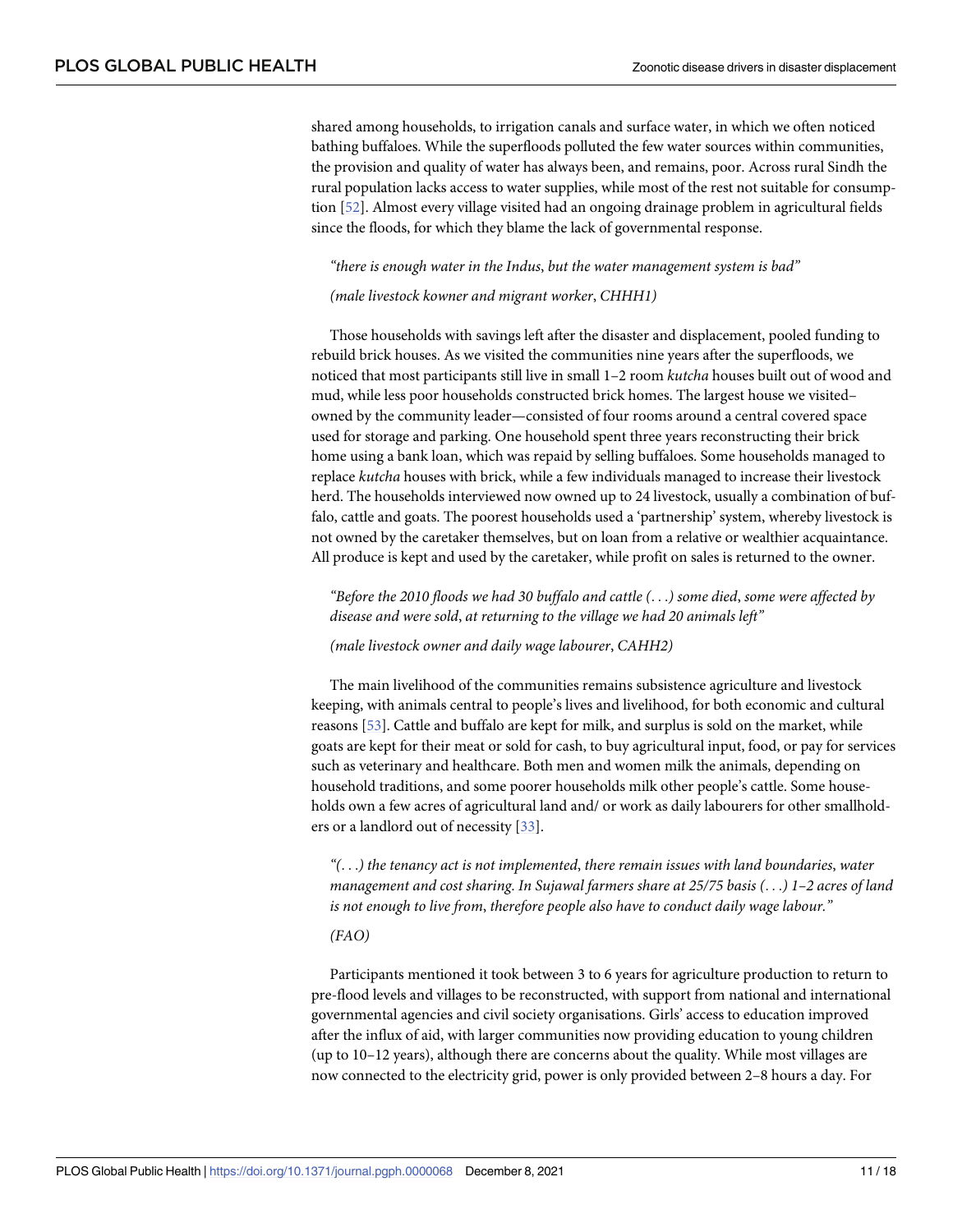<span id="page-11-0"></span>many however, life has become harder since harvests and livestock were lost, and the prolonged inundation of fields and water sources caused permanent salinization.

"[during the superfloods] all harvest was lost and it took three years to recover  $(\ldots)$  the floods affected the supply of fresh drinking water, now they have to go as deep as 50 feet to find it.  $(\ldots)$  while they are now in a 'better' position, we are still worse off than before the floods, as *there is no daily wage labour*.*"*

#### *(male livestock keeper and school teacher*, *CEHH1)*

Income levels and purchasing power among participants therefore remain low, directly affecting food intake. To contribute to household income, young male household members often work as daily wage labourers in factories or doing road construction, while others migrate to urban areas, in particular after harvest season when there is no local agricultural labour. Women contribute to household income through selling embroidery. All communities had small shops, selling basic items such as soap and snacks, with some selling basic medication. Transportation options were limited, while some households owned motorbikes, ownership of chin-chi's (three-wheeled motorbike/car hybrids) and cars was very rare. Small trucks ('Suzuki') were hired to transport goods and people to and from larger towns or cities for access to markets and services.

Recently, poverty and prices increased, with participants reporting a decrease in purchasing power due to ongoing inflation and the lack of daily wage labour, partially an unintended result of the recent closure of factories due to political counter-corruption measures. Interestingly, the poorest households mentioned little change, or being 'better off' than in 2010, as they had no livestock at that time, and they did not have to repay animals held in 'partnership' lost in the superfloods. Furthermore, with increased funding and visibility, NGOs and relief agencies increased their involvement after 2010, and in some communities the position of girls and women improved slightly by facilitating education and paid employment for women. Among others, NRSP has trained communities in disaster management and formed disaster committees with disaster preparedness plans, which include safe areas identified together with the communities suitable for livestock. In 2015 this system was used with line departments including PDMA, health and livestock, and resulted in fewer losses.

# **4. Discussion**

The ecosocial theory of societal patterns of disease distribution posits that in socially unequal societies the absolute burden of disease rests on those with less power and fewer resources [\[27\]](#page-16-0), as it increases the risk of excess exposure to hazards and pathogens, inadequate healthcare, ecosystem degradation and lack of land ownership, resilience and agency [\[29\]](#page-16-0). These vulnerabilities are largely constructed, with people made vulnerable through political and social inequalities. Even before the superfloods, Sindh province could be considered disadvantaged, with one of the highest rates of inequality and lowest literacy rates [\[54\]](#page-17-0), and the highest levels of malnutrition and food insecurity within Pakistan, with chronic malnourishment affecting the immunity of 84 percent of the population [\[44\]](#page-16-0). Inequality, economic marginalisation and the lack of a comprehensive healthcare system has led to high levels of infectious diseases, including zoonoses, although these are rarely formally diagnosed among disadvantaged population groups in rural Sindh [\[55,](#page-17-0) [56\]](#page-17-0).

The superfloods disaster exacerbated these chronic vulnerabilities [\[57\]](#page-17-0). Disaster displacement only occurs when people are vulnerable to natural hazards, with those lacking resources living in low-lying riverine areas most at risk [\[46](#page-16-0)]. Mustafa describes how vulnerability to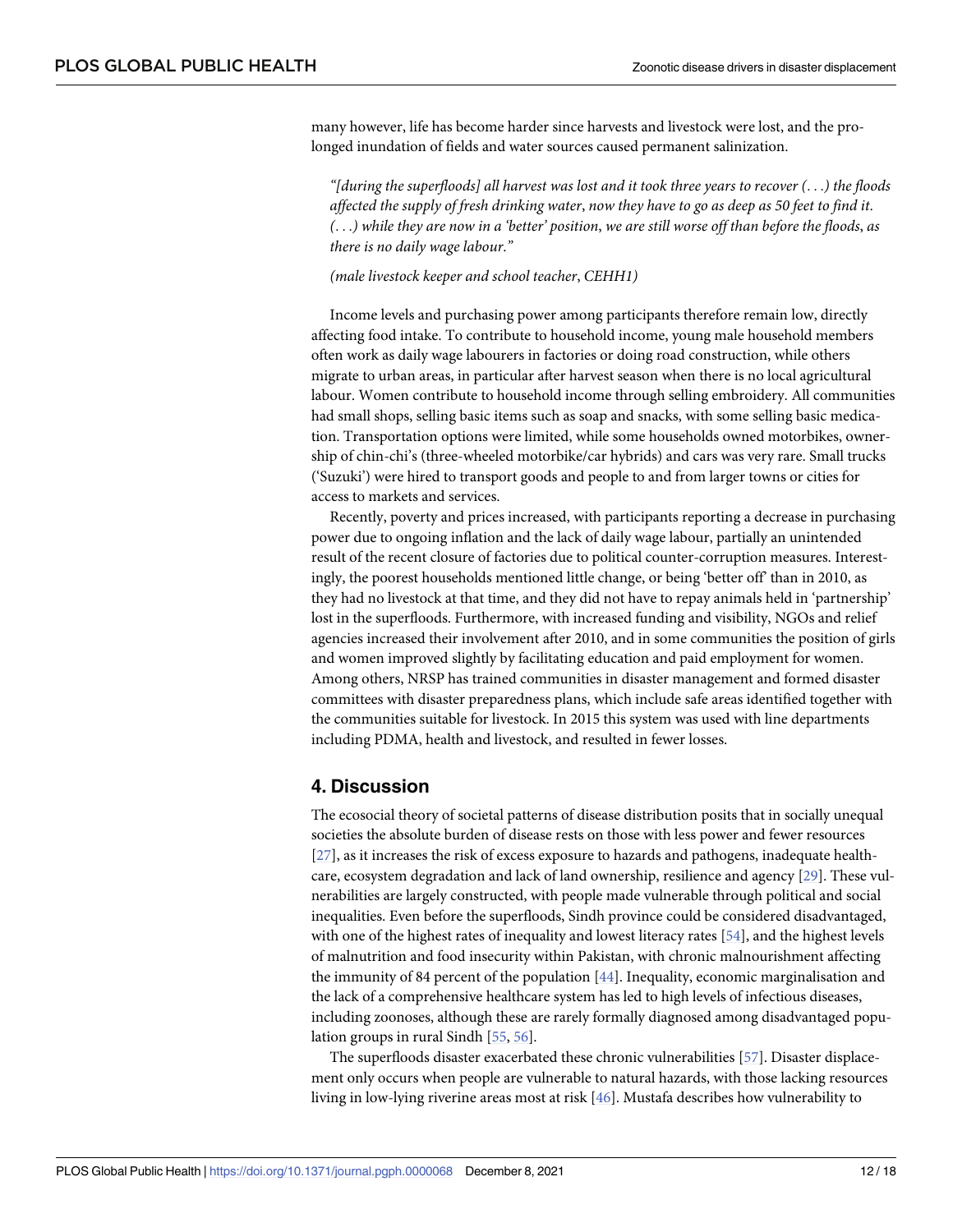<span id="page-12-0"></span>floods in Pakistan depends on land ownership, sources of livelihood, political and institutional connections, class and gender, thereby affecting individuals within communities differently [\[58\]](#page-17-0). Historical developments resulted in a democracy heavily influenced by feudalism, and high socio-economic inequality in rural Sindh [[59](#page-17-0)], exacerbating the impact of hazards by the unequal distribution of resources, reserves and ability to prepare. The British colonial administration institutionalized the Mughal feudal practice of landownership and tax collection by agents by granting land owners property rights to secure their revenue base and political interests [\[33,](#page-16-0) [34](#page-16-0), [54](#page-17-0)], while tenants worked the land, paying for cultivation themselves, often through loans either from the landlords or money lenders [[33](#page-16-0)]. Currently, almost 64 percent of rural families are landless tenants, often indebted to a landlord for generations [\[44\]](#page-16-0). Agriculture land remained privatized after independence, with landlords continuing to exercise political control, irrigation and water distribution [[54](#page-17-0)], affecting all of our participants' communities. This persistent system has caused Sindh to have the largest rural-urban social gap in Pakistan, according to the World Bank [[54](#page-17-0)].

Structural inequality before and during displacement was reflected in the marginal geographic location of settlements, stress and trauma, the availability of sufficient quantity and quality food and water, and structural lack of access to adequate health, veterinary and other services [\[45\]](#page-16-0). Our study indicates that available connections, social status and resources before disaster played a significant role in determining people's disaster displacement experience. Better connected communities received early warnings, and transportation support from government, tribal affiliates, or political allies—usually the landowners on whose land the community lives and works. Limited availability and capacity of transportation during the superfloods resulted in a divide between classes within communities however, whereby the poorest households were left to their own devices.

Communities, households and individuals therefore experienced displacement differently, depending on available resources, the position of the community within a wider (tribal and political) relations network, the position of the household within the community, and the role of individual household members. These determined whether they were able to afford or receive transportation and/ or whether were hosted in a destination location conducive to livestock, with some of the population groups considered most vulnerable by humanitarian actors ending up away from animals, particularly affecting women. Structurally disadvantaged in decision making, resource allocation and access to education and health services, women are less likely to access healthcare, which Shaikh and Hatcher (2005) attribute to their limited role as decision maker and control over resources, limitations to travelling alone, and likelihood of facing language barriers due to inequal education [[60](#page-17-0)].

Movement, separation and uncertainty caused exhaustion, stress and other psychosocial issues with a detrimental effect on immunity, including in animals. Despite these and preexisting vulnerabilities to disease, during displacement zoonotic disease dynamics were complex and non-linear. Livestock were central to people's decision making during the superfloods linked to transport options and destination location. The latter was often determined by livestock owners based on their knowledge of infectious human and animal disease transmission risk. While key informants claimed that rural communities were generally not aware of zoonoses, risk factors and routes of transmission  $[47, 61]$  $[47, 61]$  $[47, 61]$  $[47, 61]$  $[47, 61]$ , our study showed a more nuanced picture. Zoonotic health conditions in the communities were already challenging before the disaster, with most respondents lacking resources for veterinary health care, while the misuse of medication and unregistered quacks when resources are available, increases the risk of infectious disease and antimicrobial resistance (AMR) [\[55\]](#page-17-0). Veterinary and public healthcare in Pakistan are characterized by a mixed system of public and private providers, with many public sector employees working in private practice after hours, while public services are underused due to a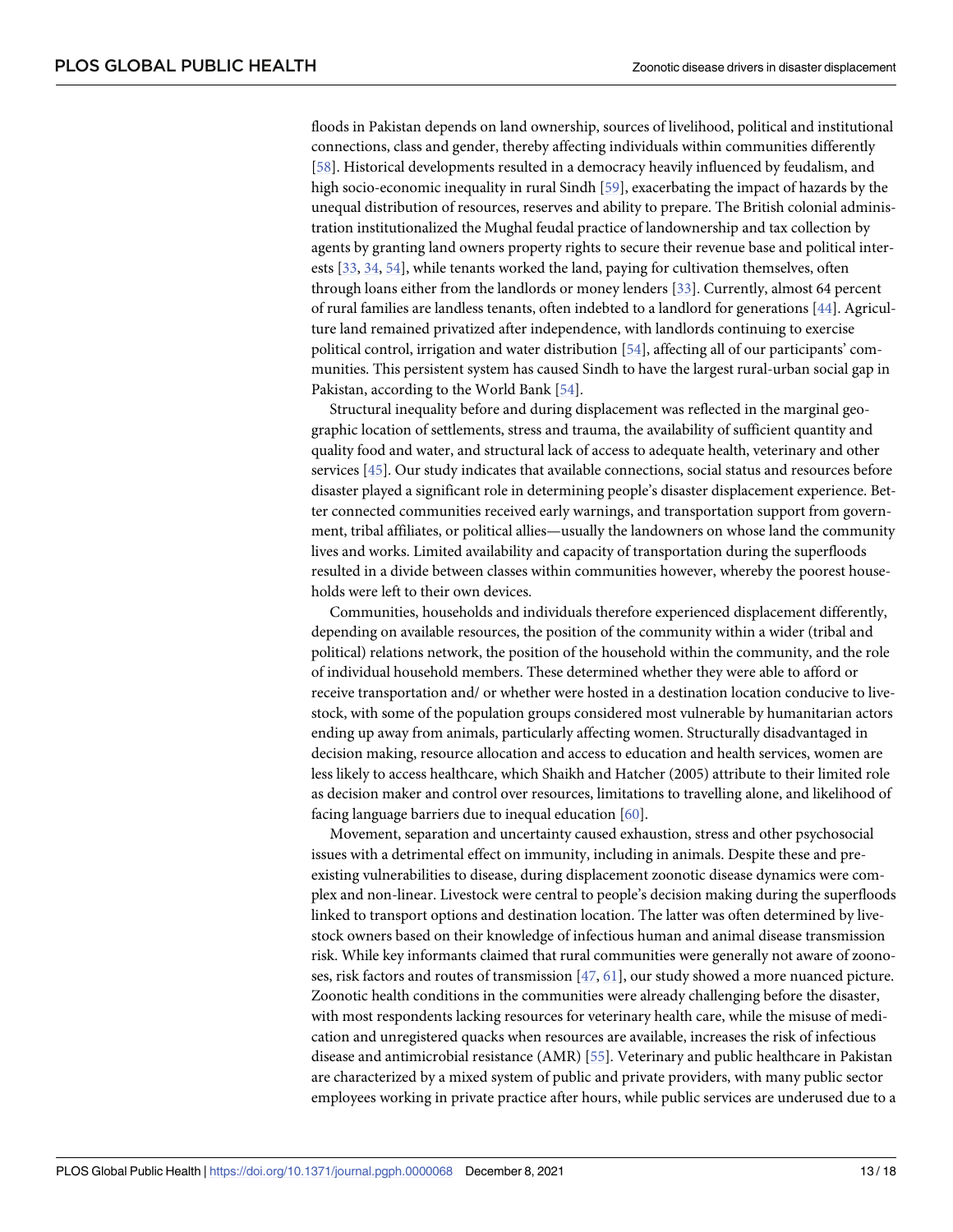<span id="page-13-0"></span>lack of trust and general dissatisfaction [[25](#page-16-0), [55](#page-17-0), [60](#page-17-0)]. These studies report a generalised believe that 'free medicine is bad medicine', an attitude that the authors believe is rooted in colonialism, with outbreaks such as the recent HIV epidemic in children in Sindh, caused by the reuse of needles by someone posing as a medical professional, exacerbating this mistrust [[62](#page-17-0)]. Poor governance and low public investment, partially caused by structural adjustment programs enforced by international donors through the International Monetary Fund (IMF), have resulted in chronically under-resourced public services [[25](#page-16-0), [61](#page-17-0), [63](#page-17-0), [64](#page-17-0)]. During the superfloods, public health systems and health facilities in destination areas therefore quickly became overburdened once displaced sought treatment.

This shows that structural and chronic drivers, rooted in historical and political structures, affected people's vulnerability to disaster, displacement and zoonotic disease. The availability of informal networks and resources at origin, transit and destination locations, and the availability and prioritization of (humanitarian) assistance, determined stress, food, water and sanitation. This was further complicated by unhygienic living conditions in displacement, which increased susceptibility to disease. Ultimately, people's ability to respond to these disease risks was primarily driven by their pre-existing status, socio-political connections and resources.

Rather than framing zoonotic disease risk in displacement as a result of increased pathogen interaction between animals and humans, such 'risk' needs to be reconceptualized as the interaction of biological, environmental, socio-economic and political factors. Movement itself is not a determinant, rather the process which alters biological susceptibility, based on pre-existing vulnerabilities grounded in structural inequalities, playing out differently dependent on resources and connections during displacement. Considering these complexities, the ecosocial model seems an appropriate fit based on the experiences garnered from our respondents.

Social science research adds crucial insight into complex local, social and political processes affecting disease transmission and control. Zoonotic disease risk in displacement contexts cannot be reduced to one narrative, and must be considered with an interdisciplinary approach to uncover intersections between biomedical, historical, political, and behavioural factors. With this study, our aim was to provide depth and context to a so far under-explored topic, rather than provide data for extrapolation, however our study does provide contextualised data and theoretical concepts useful for subsequent qualitative and quantitative study to further engage with the topic [\[65\]](#page-17-0).

## **5. Conclusion**

The findings from our study speak to several areas where mitigation of infectious diseases and the effectiveness of support services generally during displacement can be greatly improved. These areas of improvement include targets before, during, and after displacement. The findings from our study make it clear that the bulk of disease prevention, including the prevention of zoonotic spillover, occurs before the disaster that necessitates displacement transpires. In order for zoonotic disease mitigation activities to be most effective, it is necessary to engage with and address vulnerabilities within the population ahead of time.

In order to improve zoonotic disease mitigation activities and the general wellbeing of the displaced communities after the event has occurred, responders and donor agencies need to acknowledge and better accommodate livestock in their responses, as livestock showed to be an important factor during the 2010 superfloods' disaster displacement of rural communities. The findings from our study make it is clear that this will not only increase the effectiveness of existing interventions and help families stay together during displacement but also leave them better able to resettle and re-establish their livelihoods post-displacement. From our study and previous work in this area, it is apparent that it was upon returning to their communities after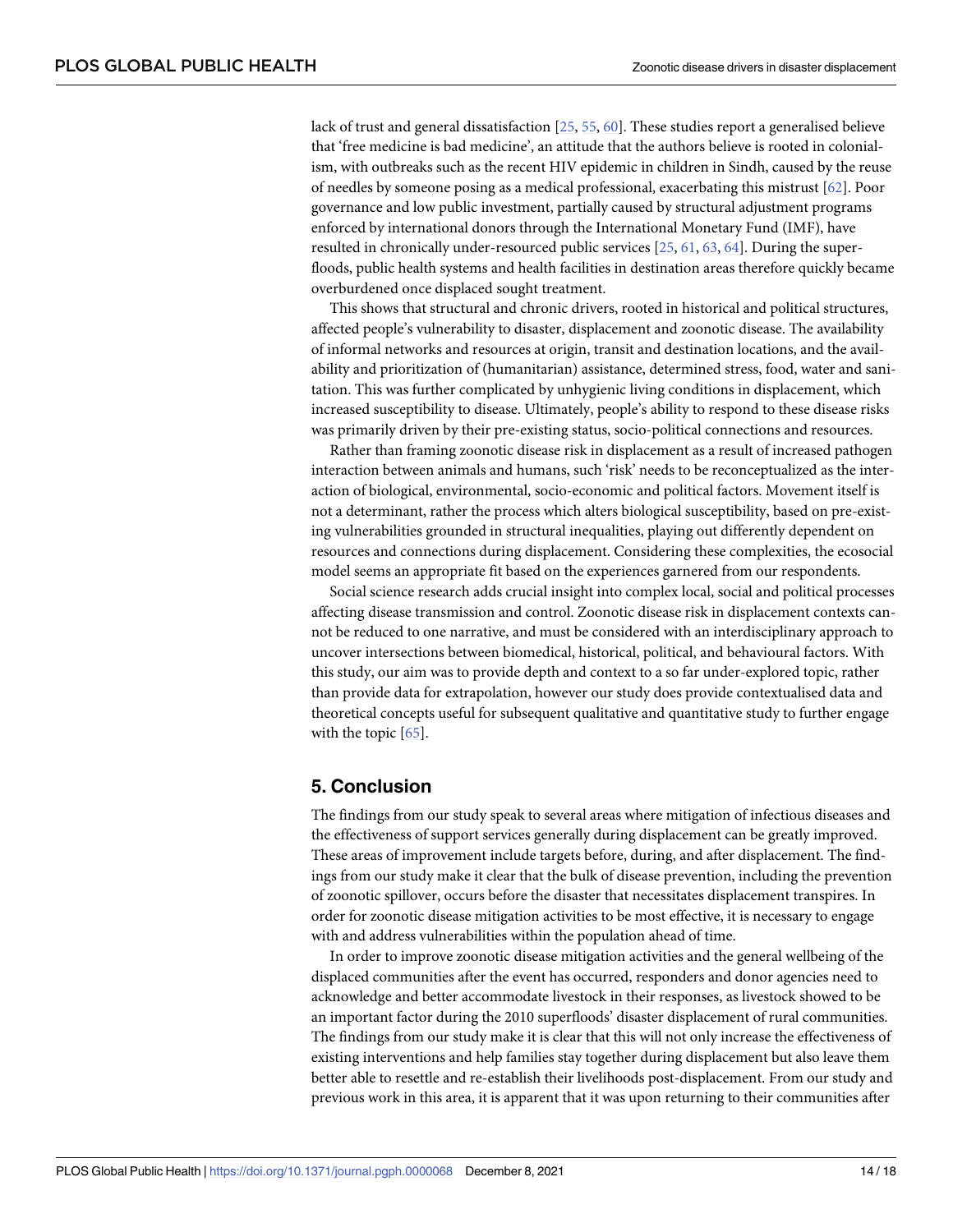<span id="page-14-0"></span>having been displaced when risk of disease outbreaks was the greatest. Increased support during this crucial stage of resettlement is therefore warranted. These findings should support enhanced understanding of zoonotic disease dynamics during displacement, providing entry points for inclusive discussions for better interventions and policies. By involving communities in these processes, their agency can be increased to impact the division of power, land and resources. Addressing pre-existing inequality and vulnerability will improve preparedness, adaptation, resilience and response to disasters and displacement, thus reducing zoonotic disease transmission risk.

Finally, a key finding from our study was the heterogeneity of experiences and vulnerability within the displaced communities. The markedly varied trajectories and needs of different subsets of the community need to be taken account in order for interventions and aid to be delivered effectively. This is an area where the design of interventions and services would benefit from greater input from other disciplines, including anthropology. This will require donor funding and political will, as well as engagement of both international and national stakeholders for more inclusive, interdisciplinary research and response.

# **Supporting information**

**S1 [File.](http://journals.plos.org/globalpublichealth/article/asset?unique&id=info:doi/10.1371/journal.pgph.0000068.s001) Research tools.** (DOCX)

# **Acknowledgments**

The authors would like to thank all the participants who shared their lives and experiences with us, the Research and Training Wing at the Planning and Development Department of the Government of Sindh for facilitating and supporting the research, in particular NC and ZFM for translating and transcribing, and the National Rural Support Programme (NRSP) for introducing us to the communities they serve.

# **Author Contributions**

**Conceptualization:** Dorien H. Braam, Rafiq Chandio, Freya L. Jephcott, James L. N. Wood.

**Data curation:** Dorien H. Braam, Rafiq Chandio.

**Formal analysis:** Dorien H. Braam.

**Funding acquisition:** Dorien H. Braam, James L. N. Wood.

**Investigation:** Dorien H. Braam, Rafiq Chandio.

**Methodology:** Dorien H. Braam, Freya L. Jephcott, Alex Tasker, James L. N. Wood.

**Project administration:** Dorien H. Braam, Rafiq Chandio.

**Resources:** Dorien H. Braam, Rafiq Chandio.

**Supervision:** Freya L. Jephcott, James L. N. Wood.

**Validation:** Dorien H. Braam, Alex Tasker.

**Visualization:** Dorien H. Braam.

**Writing – original draft:** Dorien H. Braam.

**Writing – review & editing:** Dorien H. Braam, Rafiq Chandio, Freya L. Jephcott, Alex Tasker, James L. N. Wood.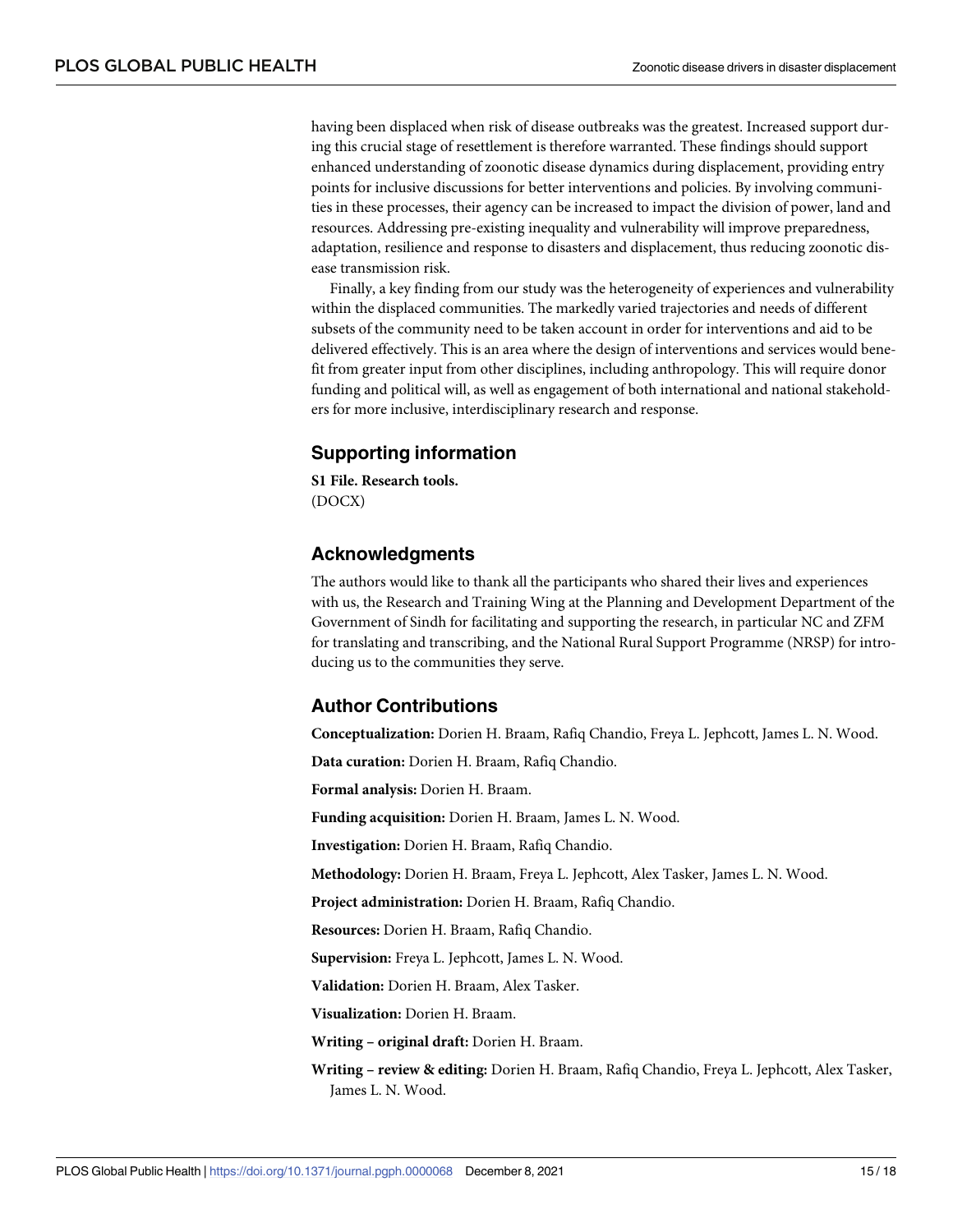#### <span id="page-15-0"></span>**References**

- **[1](#page-1-0).** Gortazar C, Reperant LA, Kuiken T, de la Fuente J, Boadella M, Martínez-Lopez B, et al. Crossing the Interspecies Barrier: Opening the Door to Zoonotic Pathogens. Racaniello V, editor. PLoS Pathog. 2014 Jun 19; 10(6):e1004129. <https://doi.org/10.1371/journal.ppat.1004129> PMID: [24945247](http://www.ncbi.nlm.nih.gov/pubmed/24945247)
- **[2](#page-1-0).** Leach M, Scoones I. The social and political lives of zoonotic disease models: Narratives, science and policy. Soc Sci Med. 2013 Jul; 88:10–7. <https://doi.org/10.1016/j.socscimed.2013.03.017> PMID: [23702205](http://www.ncbi.nlm.nih.gov/pubmed/23702205)
- **[3](#page-1-0).** Aagaard-Hansen J, Nombela N, Alvar J. Population movement: a key factor in the epidemiology of neglected tropical diseases: Population movement and neglected tropical diseases. Trop Med Int Health. 2010 Nov; 15(11):1281–8. <https://doi.org/10.1111/j.1365-3156.2010.02629.x> PMID: [20976871](http://www.ncbi.nlm.nih.gov/pubmed/20976871)
- **4.** Abubakar A, Ruiz-Postigo JA, Pita J, Lado M, Ben-Ismail R, Argaw D, et al. Visceral Leishmaniasis Outbreak in South Sudan 2009–2012: Epidemiological Assessment and Impact of a Multisectoral Response. Boelaert M, editor. PLoS Negl Trop Dis. 2014 Mar 27; 8(3):e2720. [https://doi.org/10.1371/](https://doi.org/10.1371/journal.pntd.0002720) [journal.pntd.0002720](https://doi.org/10.1371/journal.pntd.0002720) PMID: [24675573](http://www.ncbi.nlm.nih.gov/pubmed/24675573)
- **5.** Chambers SN, Tabor JA. Remotely identifying potential vector habitat in areas of refugee and displaced person populations due to the Syrian civil war. Geospatial Health [Internet]. 2018 Nov 9 [cited 2021 May 28]; 13(2). Available from: <https://geospatialhealth.net/index.php/gh/article/view/670> PMID: [30451468](http://www.ncbi.nlm.nih.gov/pubmed/30451468)
- **6.** Du R, Hotez PJ, Al-Salem WS, Acosta-Serrano A. Old World Cutaneous Leishmaniasis and Refugee Crises in the Middle East and North Africa. Rafati S, editor. PLoS Negl Trop Dis. 2016 May 26; 10(5): e0004545. <https://doi.org/10.1371/journal.pntd.0004545> PMID: [27227772](http://www.ncbi.nlm.nih.gov/pubmed/27227772)
- **7.** Richardson J, Lockhart C, Pongolini S, Karesh WB, Baylis M, Goldberg T, et al. Drivers for emerging issues in animal and plant health. EFSA J [Internet]. 2016 Jun [cited 2021 May 28]; 14(EFSA's 2nd Scientific Conference Shaping the Future of Food Safety, Together). Available from: [https://data.europa.](https://data.europa.eu/doi/10.2903/j.efsa.2016.s0512) [eu/doi/10.2903/j.efsa.2016.s0512](https://data.europa.eu/doi/10.2903/j.efsa.2016.s0512) PMID: [32313573](http://www.ncbi.nlm.nih.gov/pubmed/32313573)
- **[8](#page-1-0).** Watson JT, Gayer M, Connolly MA. Epidemics after Natural Disasters. Emerg Infect Dis. 2007 Jan; 13 (1):1–5. <https://doi.org/10.3201/eid1301.060779> PMID: [17370508](http://www.ncbi.nlm.nih.gov/pubmed/17370508)
- **[9](#page-1-0).** Hammer CC, Brainard J, Hunter PR. Risk factors and risk factor cascades for communicable disease outbreaks in complex humanitarian emergencies: a qualitative systematic review. BMJ Glob Health. 2018 Jul; 3(4):e000647. <https://doi.org/10.1136/bmjgh-2017-000647> PMID: [30002920](http://www.ncbi.nlm.nih.gov/pubmed/30002920)
- **10.** Leach M, Hewlett B. Haemorrhagic Fevers: Narratives, Politics and Pathways. In: Epidemics: Science, Governance and Social Justice. 1st ed. Routledge; 2010.
- **[11](#page-1-0).** Santaniello-Newton A, Hunter PR. Management of an outbreak of meningococcal meningitis in a Sudanese refugee camp in Northern Uganda. Epidemiol Infect. 2000 Feb; 124(1):75–81. [https://doi.org/10.](https://doi.org/10.1017/s0950268899003398) [1017/s0950268899003398](https://doi.org/10.1017/s0950268899003398) PMID: [10722133](http://www.ncbi.nlm.nih.gov/pubmed/10722133)
- **[12](#page-1-0).** Owczarczak-Garstecka S. Understanding risk in human–animal interactions. Forced Migr Rev. 2018; 58:78–80.
- **[13](#page-1-0).** FAO, IFAD, IOM, WFP. The Linkages between Migration, Agriculture, Food Security and Rural Development [Internet]. Rome; 2018 p. 80. <http://www.fao.org/3/CA0922EN/CA0922EN.pdf>
- **[14](#page-1-0).** Grace D, Lindahl J, Wanyoike F, Bett B, Randolph T, Rich KM. Poor livestock keepers: ecosystem–poverty–health interactions. Philos Trans R Soc B Biol Sci. 2017 Jul 19; 372(1725):20160166. [https://doi.](https://doi.org/10.1098/rstb.2016.0166) [org/10.1098/rstb.2016.0166](https://doi.org/10.1098/rstb.2016.0166) PMID: [28584174](http://www.ncbi.nlm.nih.gov/pubmed/28584174)
- **[15](#page-1-0).** Kohrt BA, Carruth L. Syndemic effects in complex humanitarian emergencies: A framework for understanding political violence and improving multi-morbidity health outcomes. Soc Sci Med. 2020 Sep;113378. <https://doi.org/10.1016/j.socscimed.2020.113378> PMID: [33051023](http://www.ncbi.nlm.nih.gov/pubmed/33051023)
- **[16](#page-1-0).** Castañeda H, Holmes SM, Madrigal DS, Young M-ED, Beyeler N, Quesada J. Immigration as a Social Determinant of Health. Annu Rev Public Health. 2015 Mar 18; 36(1):375–92. [https://doi.org/10.1146/](https://doi.org/10.1146/annurev-publhealth-032013-182419) [annurev-publhealth-032013-182419](https://doi.org/10.1146/annurev-publhealth-032013-182419) PMID: [25494053](http://www.ncbi.nlm.nih.gov/pubmed/25494053)
- **[17](#page-1-0).** Flynn MB. Global capitalism as a societal determinant of health: A conceptual framework. Soc Sci Med. 2021 Jan; 268:113530. <https://doi.org/10.1016/j.socscimed.2020.113530> PMID: [33288355](http://www.ncbi.nlm.nih.gov/pubmed/33288355)
- **[18](#page-1-0).** Yates-Doerr E. Reworking the Social Determinants of Health: Responding to Material-Semiotic Indeterminacy in Public Health Interventions. Med Anthropol Q. 2020 Sep; 34(3):378–97. [https://doi.org/10.](https://doi.org/10.1111/maq.12586) [1111/maq.12586](https://doi.org/10.1111/maq.12586) PMID: [32592209](http://www.ncbi.nlm.nih.gov/pubmed/32592209)
- **[19](#page-1-0).** IOM, WHO, OHCHR. International Migration, Health and Human Rights. 2013 p. 64.
- **[20](#page-1-0).** Toole M, Waldman R. The Public Health aspects of complex emergencies and refugee situations. Annu Rev Public Health. 1997 May; 18(1):283–312. <https://doi.org/10.1146/annurev.publhealth.18.1.283> PMID: [9143721](http://www.ncbi.nlm.nih.gov/pubmed/9143721)
- **[21](#page-1-0).** Farmer PE, Nizeye B, Stulac S, Keshavjee S. Structural Violence and Clinical Medicine. PLoS Med. 2006 Oct 24; 3(10):e449. <https://doi.org/10.1371/journal.pmed.0030449> PMID: [17076568](http://www.ncbi.nlm.nih.gov/pubmed/17076568)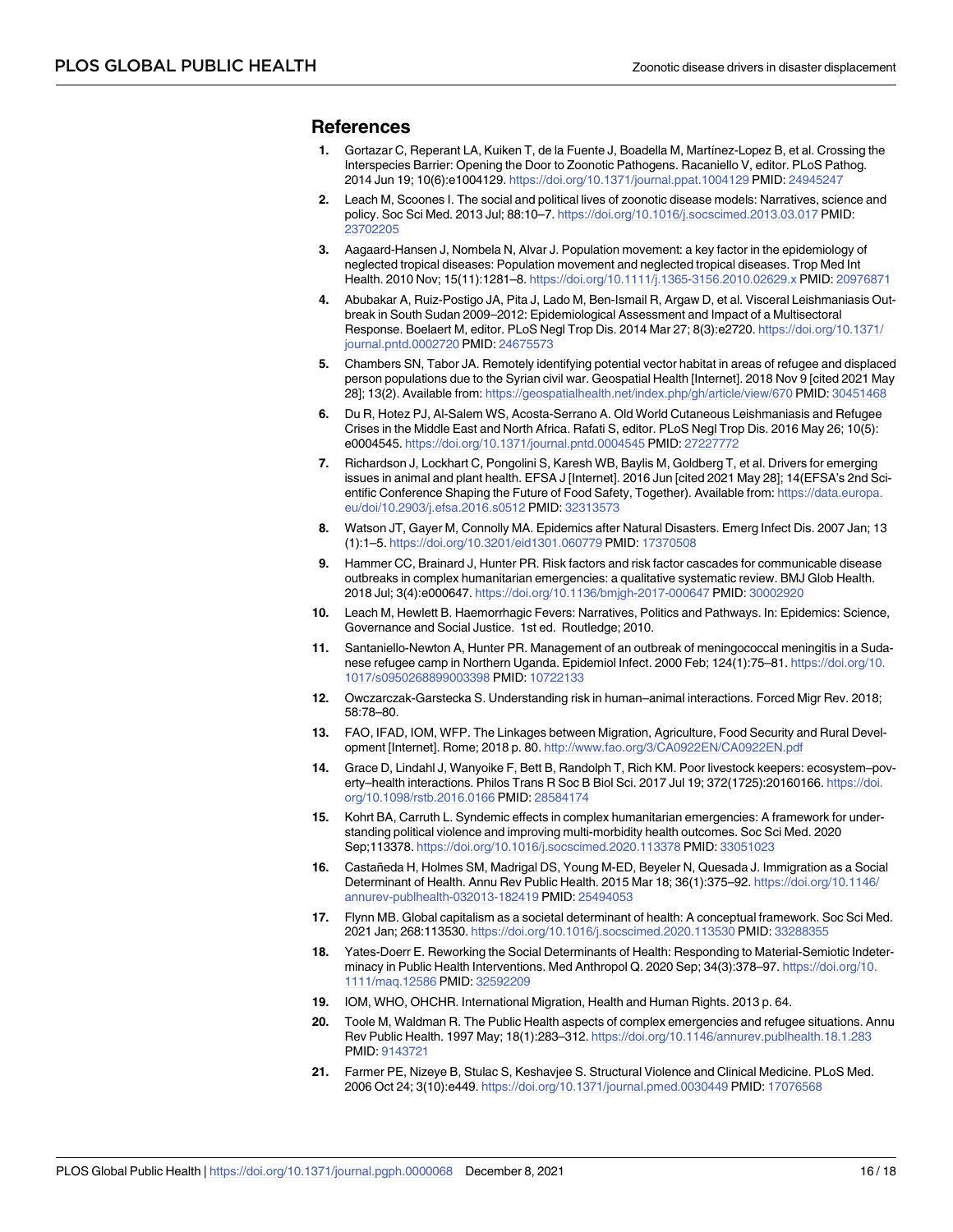- <span id="page-16-0"></span>**[22](#page-1-0).** Aday LA. Health Status of Vulnerable Populations. Annu Rev Public Health. 1994 May; 15(1):487–509. <https://doi.org/10.1146/annurev.pu.15.050194.002415> PMID: [8054096](http://www.ncbi.nlm.nih.gov/pubmed/8054096)
- **[23](#page-1-0).** Gonza´lez-Villoria AM, Abeldaño Zuñiga RA. Social vulnerability and its possible relation to the principal causes of morbidity and mortality in the Mexican state of Oaxaca. Int J Equity Health. 2018 Dec; 17 (1):132. <https://doi.org/10.1186/s12939-018-0849-2> PMID: [30176874](http://www.ncbi.nlm.nih.gov/pubmed/30176874)
- **[24](#page-1-0).** Flanagan BE, Gregory EW, Hallisey EJ, Heitgerd JL, Lewis B. A Social Vulnerability Index for Disaster Management. J Homel Secur Emerg Manag [Internet]. 2011 Jan 5 [cited 2021 May 28]; 8(1). Available from: <https://www.degruyter.com/document/doi/10.2202/1547-7355.1792/html>
- **[25](#page-13-0).** Nishtar S. Choked pipes: reforming Pakistan's mixed health system. Karachi: Oxford University Press; 2009. 311 p.
- **[26](#page-1-0).** Oliver-Smith A. Anthropological Research on Hazards and Disasters. Annu Rev Anthropol. 1996 Oct 21; 25(1):303–28.
- **[27](#page-1-0).** Krieger N. Methods for the Scientific Study of Discrimination and Health: An Ecosocial Approach. Am J Public Health. 2012 May; 102(5):936–44. <https://doi.org/10.2105/AJPH.2011.300544> PMID: [22420803](http://www.ncbi.nlm.nih.gov/pubmed/22420803)
- **28.** Krieger N. Embodiment: a conceptual glossary for epidemiology. J Epidemiol Community Health. 2005 May 1; 59(5):350–5. <https://doi.org/10.1136/jech.2004.024562> PMID: [15831681](http://www.ncbi.nlm.nih.gov/pubmed/15831681)
- **[29](#page-2-0).** Krieger N. Theories for social epidemiology in the 21st century: an ecosocial perspective. Int J Epidemiol. 2001 Aug; 30(4):668–77. <https://doi.org/10.1093/ije/30.4.668> PMID: [11511581](http://www.ncbi.nlm.nih.gov/pubmed/11511581)
- **[30](#page-1-0).** Krieger N. Embodying Inequality: A Review of Concepts, Measures, and Methods for Studying Health Consequences of Discrimination. Int J Health Serv. 1999 Apr; 29(2):295–352. [https://doi.org/10.2190/](https://doi.org/10.2190/M11W-VWXE-KQM9-G97Q) [M11W-VWXE-KQM9-G97Q](https://doi.org/10.2190/M11W-VWXE-KQM9-G97Q) PMID: [10379455](http://www.ncbi.nlm.nih.gov/pubmed/10379455)
- **[31](#page-2-0).** Yin RK. Case study research: design and methods. 3rd ed. Thousand Oaks, Calif: Sage Publications; 2003. 181 p. (Applied social research methods series).
- **[32](#page-2-0).** Husain I, Quraishī I, Hussain N. The economy of modern Sindh: opportunities lost and lessons for the future. First edition. Karachi: Oxford University Press; 2019. 462 p.
- **[33](#page-2-0).** Haines D. Building the Empire, building the nation: development, legitimacy and hydro-politics in Sind, 1919–1969. Karachi: Oxford University Press; 2013. 281 p.
- **[34](#page-2-0).** Khuhro H. The making of modern Sindh: British policy and social change in the nineteenth century. 2nd ed. Oxford; New York: Oxford University Press; 1999. 329 p.
- **[35](#page-2-0).** Burki A, Khan M, Bari F. The State of Pakistan's Dairy Sector: An Assessment. Pak Dev Rev. 2004; 43 (2):149–74.
- **[36](#page-3-0).** Merriam SB. Qualitative research and case study applications in education. 2nd ed. San Francisco: Jossey-Bass Publishers; 1998. 275 p.
- **[37](#page-3-0).** Fusch P, Ness L. Are We There Yet? Data Saturation in Qualitative Research. Qual Rep [Internet]. 2015 Sep 8 [cited 2021 Oct 6]; Available from: <https://nsuworks.nova.edu/tqr/vol20/iss9/3/> PMID: [26855975](http://www.ncbi.nlm.nih.gov/pubmed/26855975)
- **[38](#page-3-0).** Guest G, Namey E, Chen M. A simple method to assess and report thematic saturation in qualitative research. Soundy A, editor. PLOS ONE. 2020 May 5; 15(5):e0232076. [https://doi.org/10.1371/journal.](https://doi.org/10.1371/journal.pone.0232076) [pone.0232076](https://doi.org/10.1371/journal.pone.0232076) PMID: [32369511](http://www.ncbi.nlm.nih.gov/pubmed/32369511)
- **[39](#page-4-0).** Attride-Stirling J. Thematic networks: an analytic tool for qualitative research. Qual Res. 2001 Dec; 1 (3):385–405.
- **[40](#page-4-0).** Taylor BJ, Francis K. Qualitative research in the health sciences: methodologies, methods, and processes. Milton Park, Abingdon, Oxon; New York, NY: Routledge; 2013. 297 p.
- **[41](#page-5-0).** Shabir O. A Summary Case Report on the Health Impacts and Response to the Pakistan Floods of 2010. PLoS Curr [Internet]. 2013 [cited 2021 May 28]; Available from: [https://currents.plos.org/](https://currents.plos.org/disasters/?p=7087) [disasters/?p=7087](https://currents.plos.org/disasters/?p=7087) PMID: [23591385](http://www.ncbi.nlm.nih.gov/pubmed/23591385)
- **[42](#page-5-0).** Kirsch TD, Wadhwani C, Sauer L, Doocy S, Catlett C. Impact of the 2010 Pakistan Floods on Rural and Urban Populations at Six Months. PLoS Curr [Internet]. 2012 [cited 2021 May 28]; Available from: <https://currents.plos.org/disasters/index.html%3Fp=2483.html> PMID: [22984644](http://www.ncbi.nlm.nih.gov/pubmed/22984644)
- **[43](#page-5-0).** Sa´nchez-Triana E, Enriquez S, Larsen B, Webster P, Afzal J. Sustainability and Poverty Alleviation: Confronting Environmental Threats in Sindh, Pakistan [Internet]. The World Bank; 2015 [cited 2021 May 28]. <http://elibrary.worldbank.org/doi/book/10.1596/978-1-4648-0452-6>
- **[44](#page-5-0).** Oxfam. Emergency Market Mapping & Analysis Pakistan Flood Response. 2010 p. 23.
- **[45](#page-5-0).** IDMC. Briefing paper on flood-displaced women in Sindh Province, Pakistan. IDMC; 2011 p. 12.
- **[46](#page-6-0).** Deen S. Pakistan 2010 floods. Policy gaps in disaster preparedness and response. Int J Disaster Risk Reduct. 2015 Jun; 12:341–9.